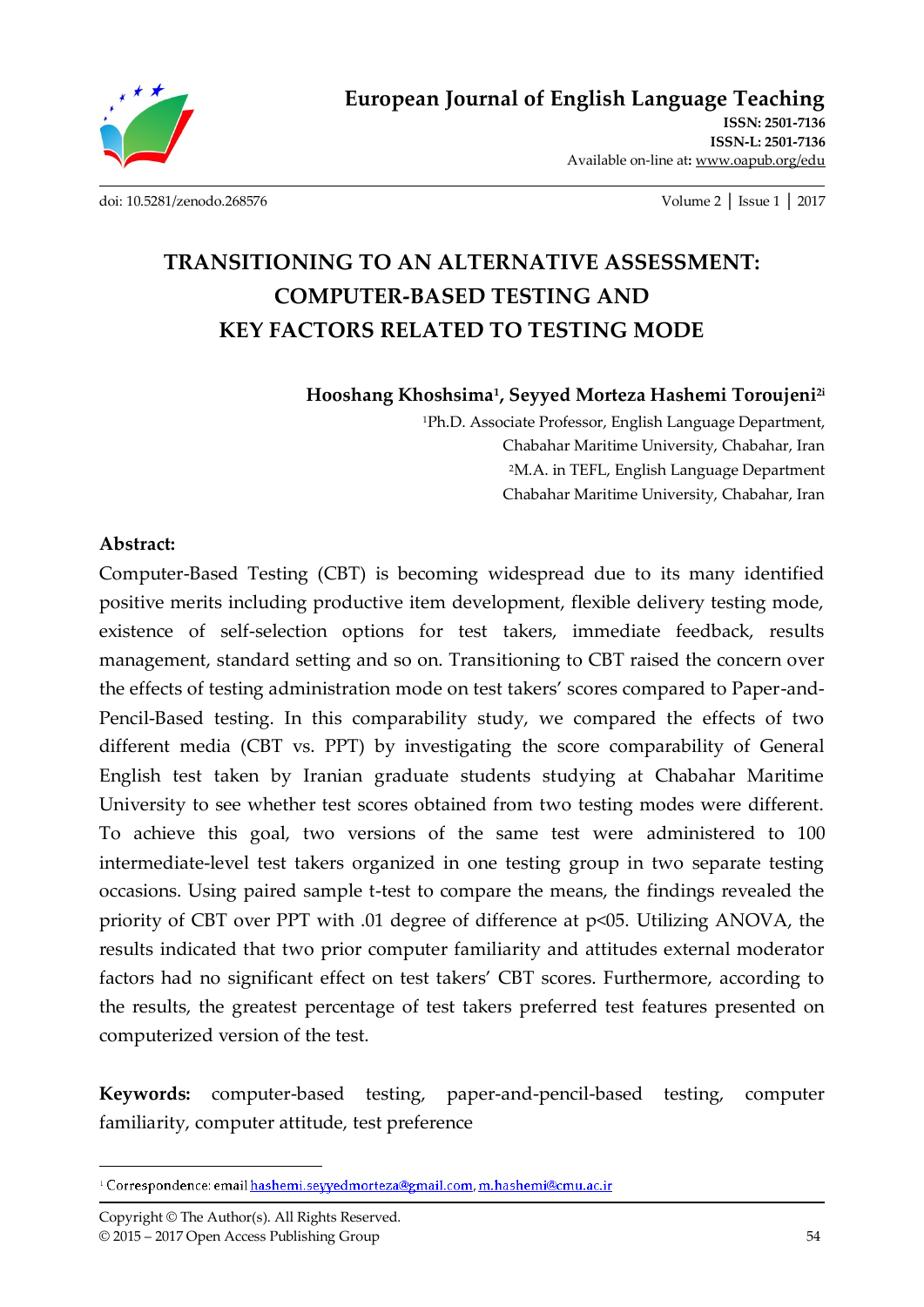#### **1. Introduction**

Advances in technology have always had an impressive role in the development of human life. Sometimes technological developments have such great influences on human life that some scholars and sociologists categorize mankind history based on the produced technological tools. Technology has been greatly changing the way we live, work, think, communicate and interact with the others, and its strong continuous endless impact on all aspects of our lives is obvious (Challoner, 2009). According to the assessment researcher, Stuart Bennett who is interested in doing research in measurement, new technology's transformative impacts on assessment domain makes it possible to impel someone manage something well and satisfactorily by building some tests based on the conceptualization of preconditions and qualifications. He also declares that by utilizing technological assessment tools to create tests, test takers' performance can be practically assessed through computer based simulations, item and item bank creation and also scoring process. Besides, large-scale delivery test is made possible by using technology and computer in assessment domain (Bennett, 1999, p. 11). New types of assessment have been taken up in educational settings in USA in order to incorporate CBT into the assessment field and to help test designers develop the same test conditions as that of paper-based test for all test takers regardless of test population size (Al-Amri, 2009). Although a serious discussion on the development of Computer-Based Testing (Henceforth CBT) and a great deal of research on developing and implementing high stakes computerized version of testing program began in 70s A.D. decade by some leading works such as ASVAB (Armed Services Vocational Aptitude Battery) program done by USA Defense Department, the Graduate Record Examination (GRE), Test of English as a Foreign Language (TOEFL) and etc.), the real history of computerized fixed-length testing goes back to the decade of 30s A.D. The IBM model 805 machine used in 1935 has been recorded as the first attempt to use computers in testing domain. It aimed to score objective tests of millions of American test takers each year. Use of computer in language testing has resulted in the birth of independent discipline named CBT which has been expedited by CAL (Computer-Assisted Learning). CBT has changed the nature of language assessment field with its potential benefits and capabilities. In fact, CBT may assist language assessment field by helping overcome many common administrative and logistical problems that are widespread in traditional fixed-length testing environment. In fact, by offering new approaches and basic advantages such as easier and more precise test scoring and reporting, item innovation, item generation, greater security, standardization, and test efficiency, test booklets and answer sheet elimination, more flexible scheduling, reduced measurement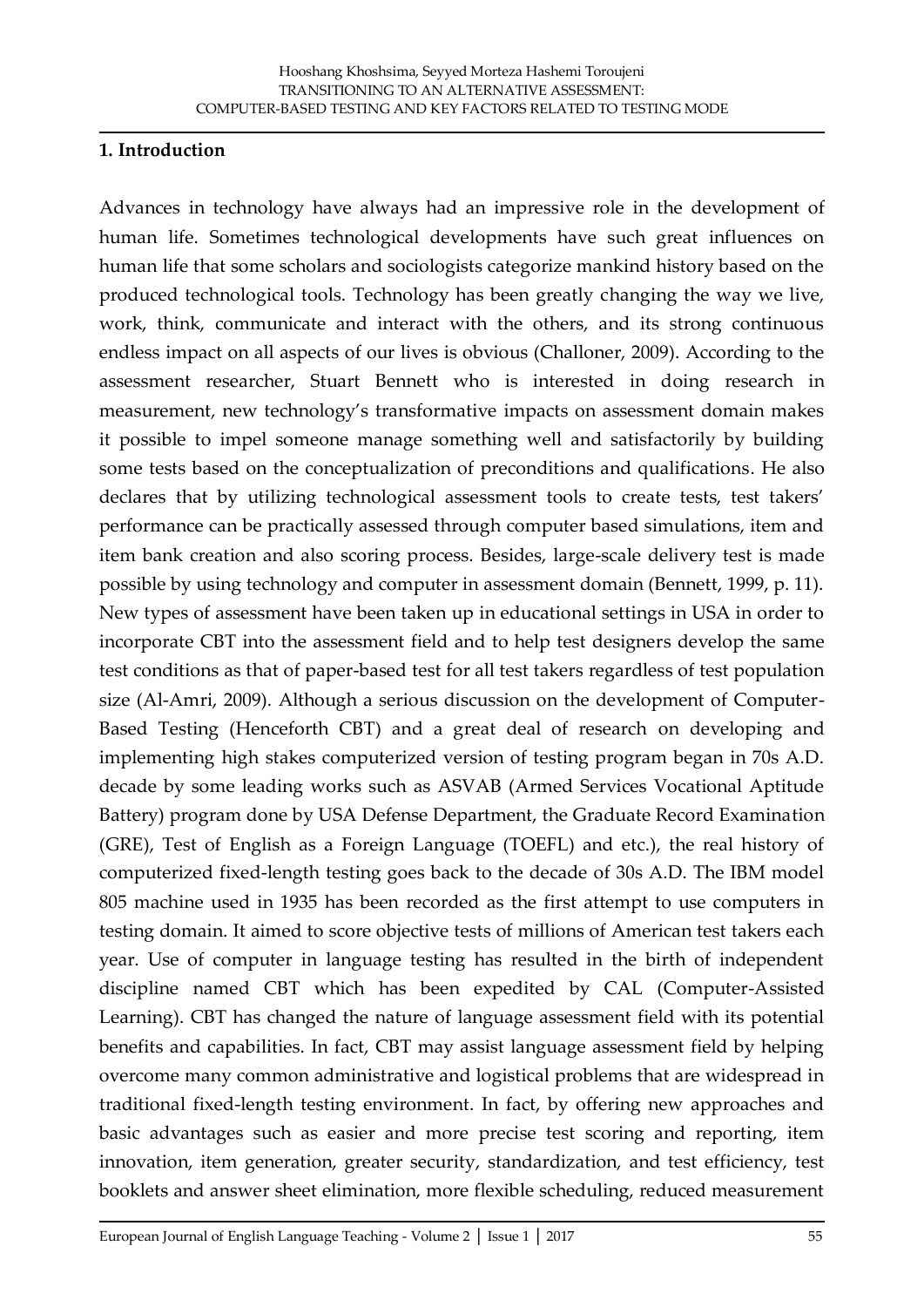errors, and etc., CBT opened new windows and laid foundations for future assessment in educational testing.

In examining perceptions on CBT, several issues have been identified to organize the advantages and challenges of CBT. The most important benefit of CBT is the innovation, efficiency and productivity that can be achieved in this area (Al-Amri, 2009). In CBT, input materials are presented in text, graphics, audio, and video which simulate target language situations and develop the authenticity of test tasks by enhancing the interaction between test takers and test tasks. In education, CBT is also used to administer the test to evaluate the language proficiency of English learners (Fleming & Hiple, 2004). CBT assesses test taker's language ability accurately by providing more efficient standardization of test administration conditions (Al-Amri, 2009). The same and consistent test conditions are provided by test developers in CBT (Al-Amri, 2009) and the same instructions, materials and information are presented in an enhanced consistent and uniform way to all test takers, regardless of the tests' population size, place and time of testing. Moreover, unlike paper examinations in conventional classrooms, immediate viewing of scores on screen is provided in CBT to give test takers the instant feedback. Immediate feedback, accurate test result reports and the possibility of printing the basic testing statistics are other advantages of using computer in assessment field that enable test takers take the test at any time (Mojarrad et al., 2013). CBT provides improved test security, requires less time to finish (Laurier, 1999), creates more positive attitude towards test (Madsen, 1986) and individualizes test experience.

The issue that currently needs more attention and prompt investigation of researchers is to study the testing mode effects on comparability and equivalency of the data obtained from two modes of presentation, i.e. traditional paper-and-pencil (PPT) and computerized tests. Comparability studies in second language tests are in short supply, and the importance of conducting comparability studies in local settings to detect any potential test-delivery-medium- especially when a traditional PPT is converted to a computerized one should be considered.

The critical issue of establishing comparability and equivalency of computerized test with its paper-and-pencil counterpart is of prime importance. Some research have focused on the equivalency of computer and paper-administered tests in terms of scores (Choi, Kim, and Boo, 2003; Kenyon & Malabonga, 2001; Khoshsima & Hashemi, 2017). Recently, some studies have been conducted to indicate that in order to replace computer-based test with conventional paper-and-pencil one, we need to prove that these two versions of test are comparable. In other words, the validity and reliability of computerized counterpart is not violated. But actually, there is no agreed upon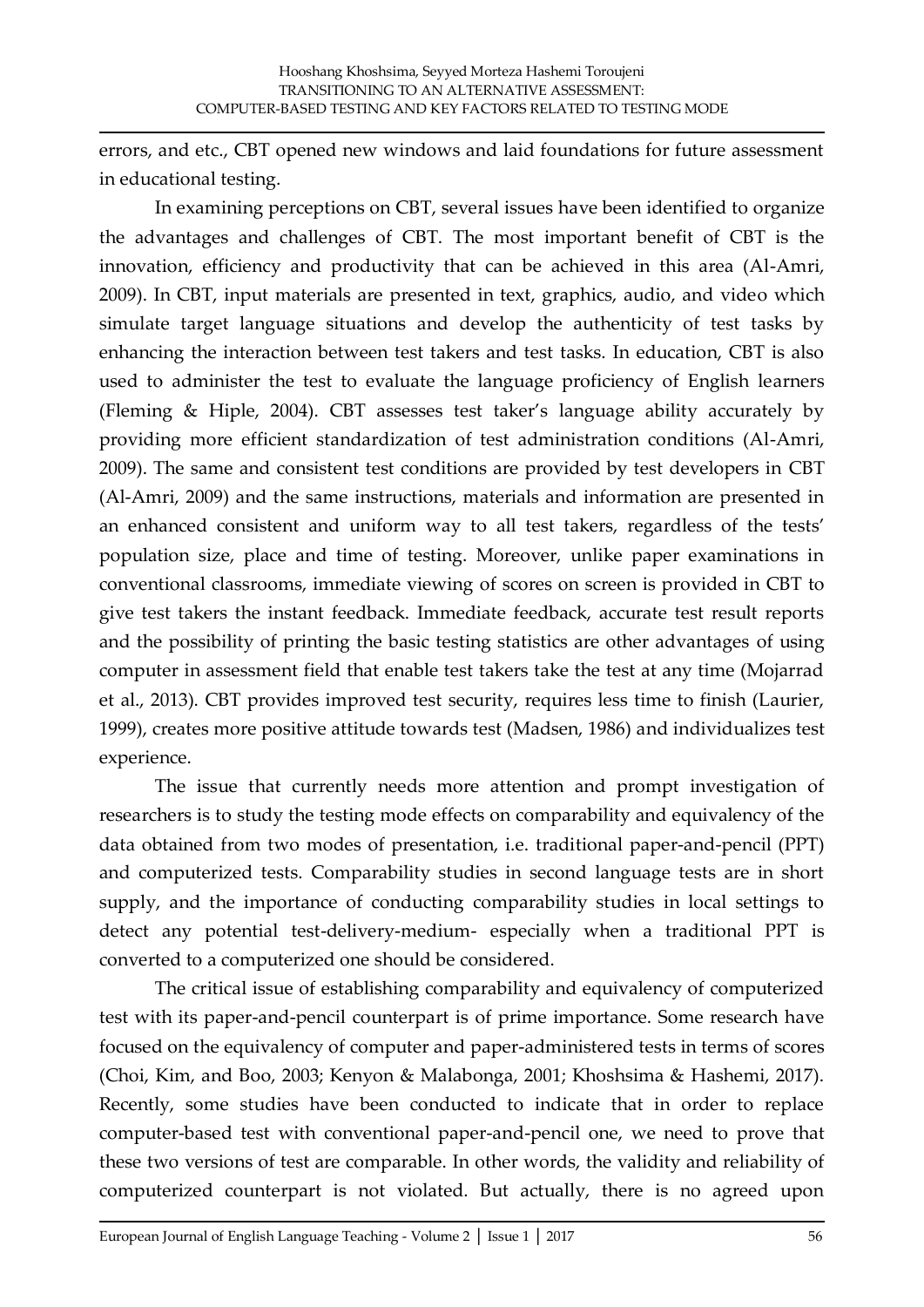theoretical explanation for the test mode effects. The comparability is achieved through equivalent scores of two test versions.

Since in Iran, however, computerized testing is still at an early experimental stage, the present study would be conducted to provide some helpful and informative findings for those learners, teachers, testing practitioners and researchers who seek to know the possibility of replacing computerized tests with paper-pencil ones. In this study, the testing mode effects on the final performance of test takers is investigated to show whether there is any significant difference between two versions of the same test. It means that whether there is any discrepancy that violates the reliability and validity of the computerized counterpart; the computerized version that is supposed to be replaced with the conventional paper-and-pencil version of the test. In the case of Choi, Kim and Boo (2003), significant cross-mode differences in means of listening, grammar, and vocabulary subtests were examined and the largest cross mode discrepancy was observed in the reading comprehension subtest.

About the relationship of computer familiarity as the frequently cited contributor to score differences with the examinee performance on both forms of testing, Wallace and Clariana (2005) said that learner characteristics such as computer experience were associated with higher post-test performance for computerized test (in their case, webbased test). They found out that lower ability learners were less familiar with computers. Watson (2001) also reported that although there was no relationship between age and sex with students' performance, students with higher academic attainment and those with greater frequency of computer use benefited mostly from computer based instruction. In addition, some other studies show that students with a good knowledge of computer use feel more free and comfortable to utilize computerized kind of testing (O'Malley, Kirkpatrick, Sherwood, Burdick, Hsieh, & Sanford, 2005; Poggio, et al., 2005).

Prior computer experience variable can be introduced as one of the most critical reason causing discrepancies in the performance of testing mode. Some indefinite conclusions concerning to the impact of computer familiarity on performance were resulted from other studies. In one investigation, Lee (1986) distributed a computer experience questionnaire among participants and administered an arithmetic reasoning test via paper and computer medium to reach the conclusion that low- and highcomputer use groups showed no significant differences in performance.

Furthermore, individual characteristics of test takers may provide a cornerstone and groundwork for a theory explaining the foundational aspects involved in test performance in two different testing modes. Inevitable questions about test takers' reactions and attitudes towards computerized version of paper-and-pencil test are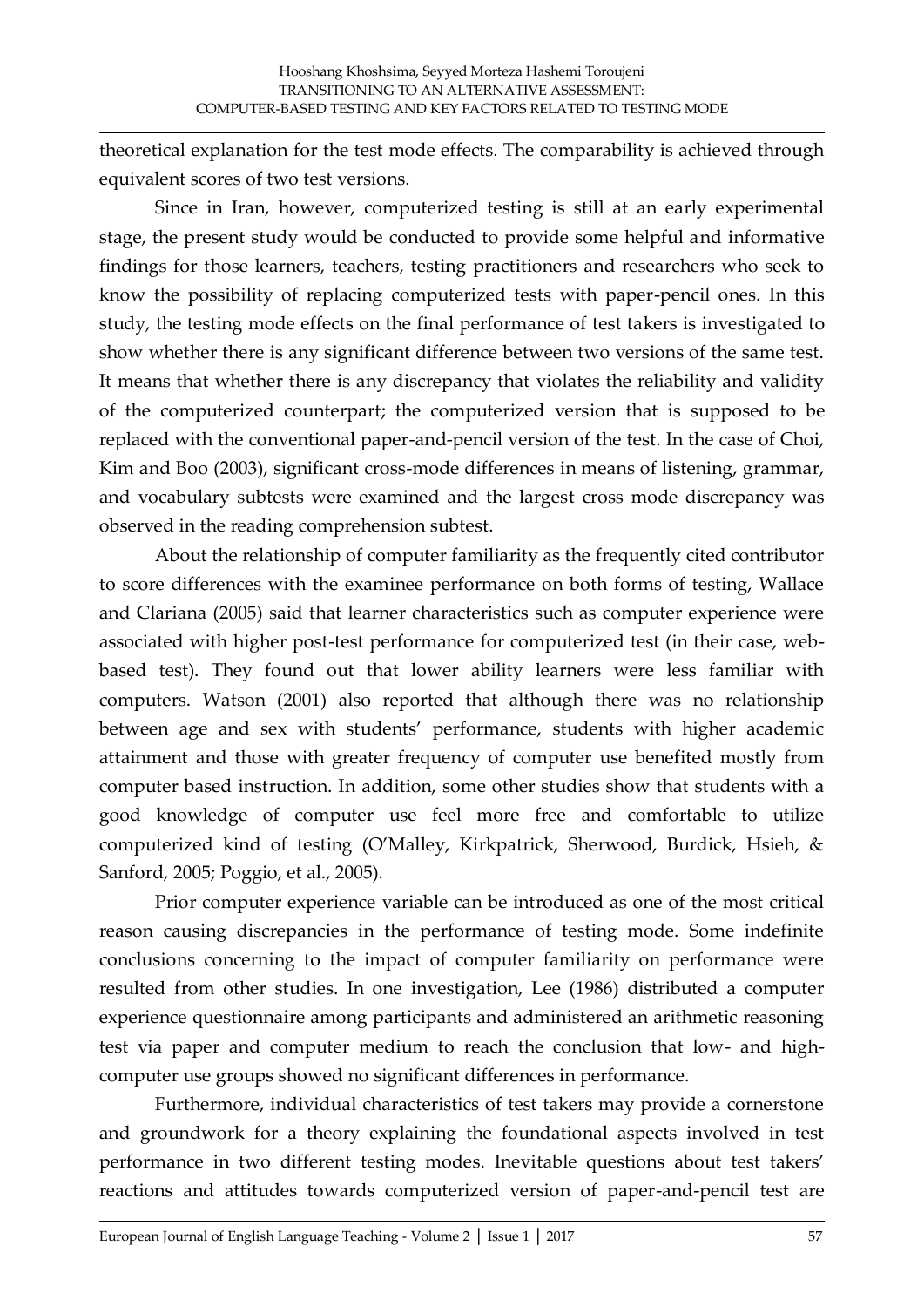raised after the introduction of worldwide computerized version of the Test of English as a Foreign Language to evaluate general English proficiency of those whose native language is not English. Some factors that determine the attitudes towards the use of computer in testing setting are based on computer familiarity, knowledge level, skills and abilities, ease of access to computer, formal computer training, gender and some else. Due to the probable impact of these issues on test taking motivation, test performance and thereby on test validity, these issues are of prime importance (Ryan & Ployhart, 2000).

Student preference may be considered as another factor whose relation with the performance of test takers on CBT should be examined. Some students have necessary prior familiarity and experience of using computers to play games and receiving some of their instructions through computers. Due to the possibility of customizing the assessment based on personal preferences, some people prefer to take CBT version of the test. For instance, all students have the option to select their own background color and font size preference on computer screen. Although some students may prefer CBT, others may prefer paper and pencil-based test (Cater et al., 2010; Russell et al., 2010).Some test takers prefer paper-based testing process because they are accustomed to taking notes and circling questions and/or answers for later review.

### **2. Literature Review**

Popular computerized testing has been increasingly implemented across the world so far. Countries such as United States of America and United Kingdom have initiated use of computers in their testing and assessment environment for about three decades.

When computerized version of examinations has appeared, researchers began making comparisons between PPT and CBT. Consequently, comparability studies were conducted to study testing mode effect. Translation of paper and pencil assessment into computerized version often requires that the computerized form be comparable to its conventional paper and pencil one and the scores and the results obtained from two identical test forms approximate to each other. Interchangeability is required when students may take the same test in either mode. In fact, validity of the computerized version of a test must be confirmed by the same methods of validity determination for its traditional.

According to American Educational Research Association (AERA), in the case of using more than one way of test administration or recording the marks obtained from the test (such as marking the right answers in a booklet, separate answer sheet, or onscreen) the guidelines and instructions should express obviously that the scores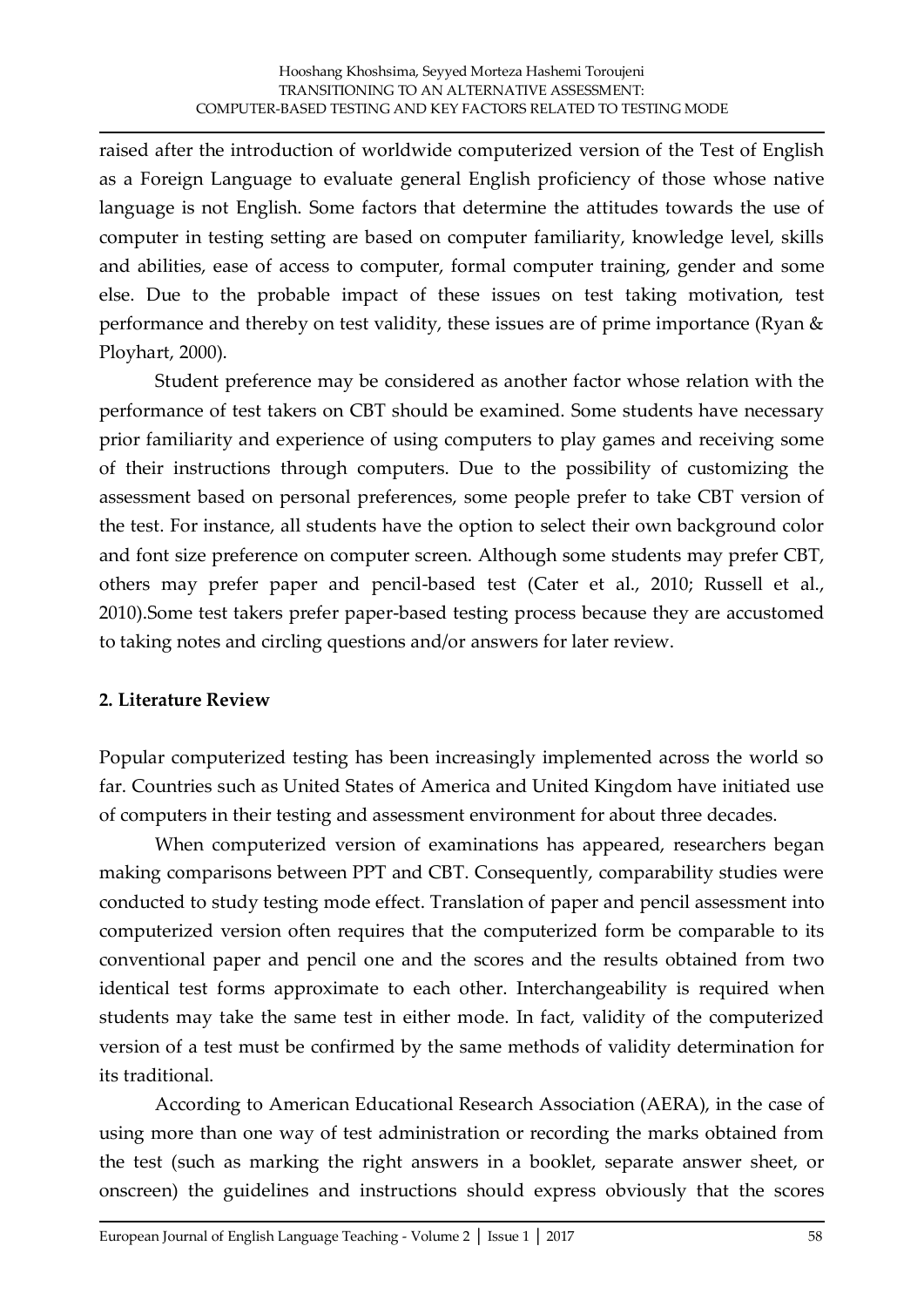received from these ways are equivalent and interchangeable (American Educational Research Association, 1999, p. 70).

Empirical research on cross-mode comparability should be conducted to answer whether test scores are equivalent across modes in order to replace CBT with PPT. Although CBT offers some benefits over its traditional counterpart (Poggio, Glasnapp, Yang and & Poggio, 2005), comparability and equivalency of test scores between two test administration modes have been the real concerns for educators, scholars, practitioners and designers in assessment field (Lottridge, Nicewander, Schulz, & Mitzel, 2008).

Evaluating the comparability of CBT and PPT scores is critical before introducing the computerized assessment into any educational context. The main objective of a comparability study is to determine if test results obtained from two versions of the same test are equivalent. International Guidelines on Computer-Based Testing (International Test Commission, 2006) states that scores received from CBT and its conventional counterpart should be equivalent. The standards stated by International Test Commission are also supported by classical true-score test theory which is considered as the cornerstone of CBT and PPT (Allen & Yen, 1979). According to this theory, a test taker is expected to receive nearly the same test scores in two modes of test administration. The standards were examined in many comparability researches and supported by some of the empirical studies (e.g. OECD, 2010). According to Boo et al. (2012), the scores obtained from computer and paper-based tests were comparable in terms of internal consistency, criterion and construct validities, means and standard deviations. Test takers also preferred computer counterpart of conventional paperbased test and had positive attitudes towards it. Choi, Kim, and Boo (2003) reported that the results of paper and computer versions of the standardized English Language test administered to postsecondary level language learners were comparable across listening and reading comprehension, grammar and vocabulary subtests which have been proved to measure the same constructs by confirmatory factor analysis. Of course, a more comprehensive and detailed investigation of all these subtests indicated that the reading comprehension and grammar subtests revealed weakest and strongest comparability, respectively (p. 316). In a last comparability study, Khoshsima & Hashemi (2017) concluded that test scores of test takers did not vary in both PPT and CBT. Their findings confirmed the equivalency of test takers' scores obtained from two different testing modes.

Florida Department of Education (2006) reported that early examinations of the relationship between computer familiarity and test performance showed significant difference. It means empirical evidences confirmed lower scores of test takers who had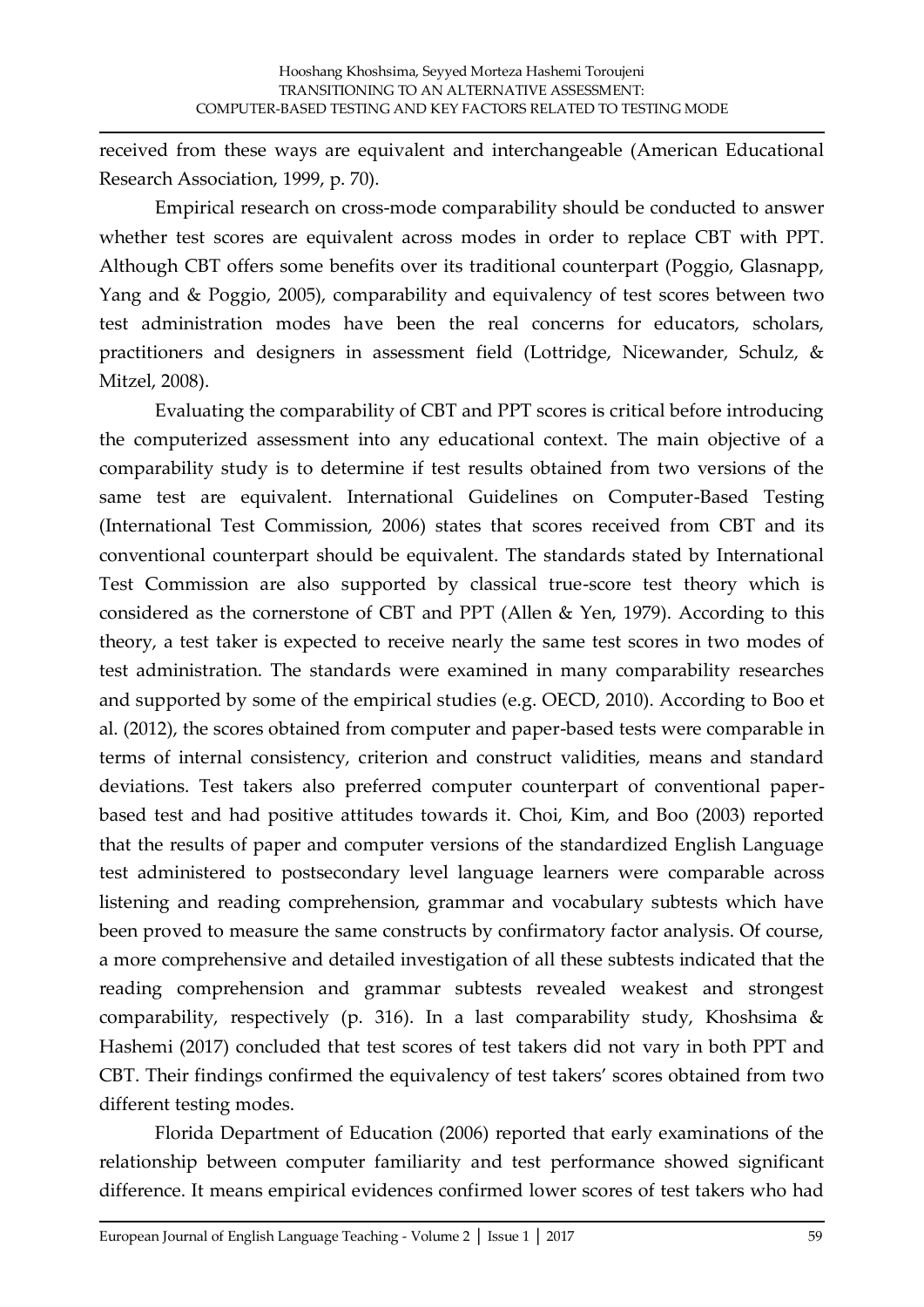less experience and familiarity with computers. But it also asserted that recent studies show no relationship between them (Florida Department of Education, 2006). In another research, no relationship was found between prior computer experience and computerized TOEFL test performance (Taylor et al., 1999). Since some students bring up unfamiliarity with computerized mode of testing as the main reason of their falling in this kind of testing and complain that their computerized test score is not the real representative of their language proficiency, the necessity of more examination on prior frequent use of computer as a moderator variable in CBT have to be considered.

Attitudes towards computerized test play a crucial role in implementing CBT successfully. Attitudes towards computer can be influenced by some other contextual factors such as age, gender, socioeconomic status and etc. Although prior attitudes towards computers may have a direct relationship with prior computer experience, these two constructs are completely distinct from each other. According to Eagly and Shelly (1998), attitude is positive or negative feelings towards a psychological object. In another definition of attitude, Loyd and Gressard (1985) name four components including anxiety, confidence, liking, and usefulness that organize attitude towards computer. Al-Amri (2009) utilized some special sections of CAS questionnaire to study learners' attitudes towards computer use. In spite of the fact that students show high preference for CBT, his research findings indicate no relationship between learners' attitudes and their performance on CBT. The same study has been done by Youdbakan and Uzunkavak on learners' attitudes towards computer and CBT in both private and state schools. A researcher made attitude scale was distributed among 784 Turkish primary school learners who participated in the study. The data that was collected from the piloted researcher made questionnaire indicated no significant difference in attitudes towards computer. But the students of state schools showed more positive attitudes towards CBT. Generally, no association effect was found between attitudes towards CBT (Youdabakan and Uzunkavak, 2012).

In addition to computer familiarity and computer attitude, testing mode preference of test takers that is typically related to high stakes standardized test administration has attracted much attention in recent researches. Like this study, many studies have been done to examine the preference of test takers on testing administration mode (Al-Amri, 2009; Flowers et al., 2011; Higgins et al. 2005; Khoshsima et al., 2017; Yurdabakan & Uzunkavak, 2012). Testing mode preference is a contributing factor that should be considered in comparability studies. In a research conducted by Flowers et al. (2011), there was a high preference for CBT, and test takers' preference had negative correlation with test takers performance on CBT. According to their findings, although test takers show high preference for taking CBT, they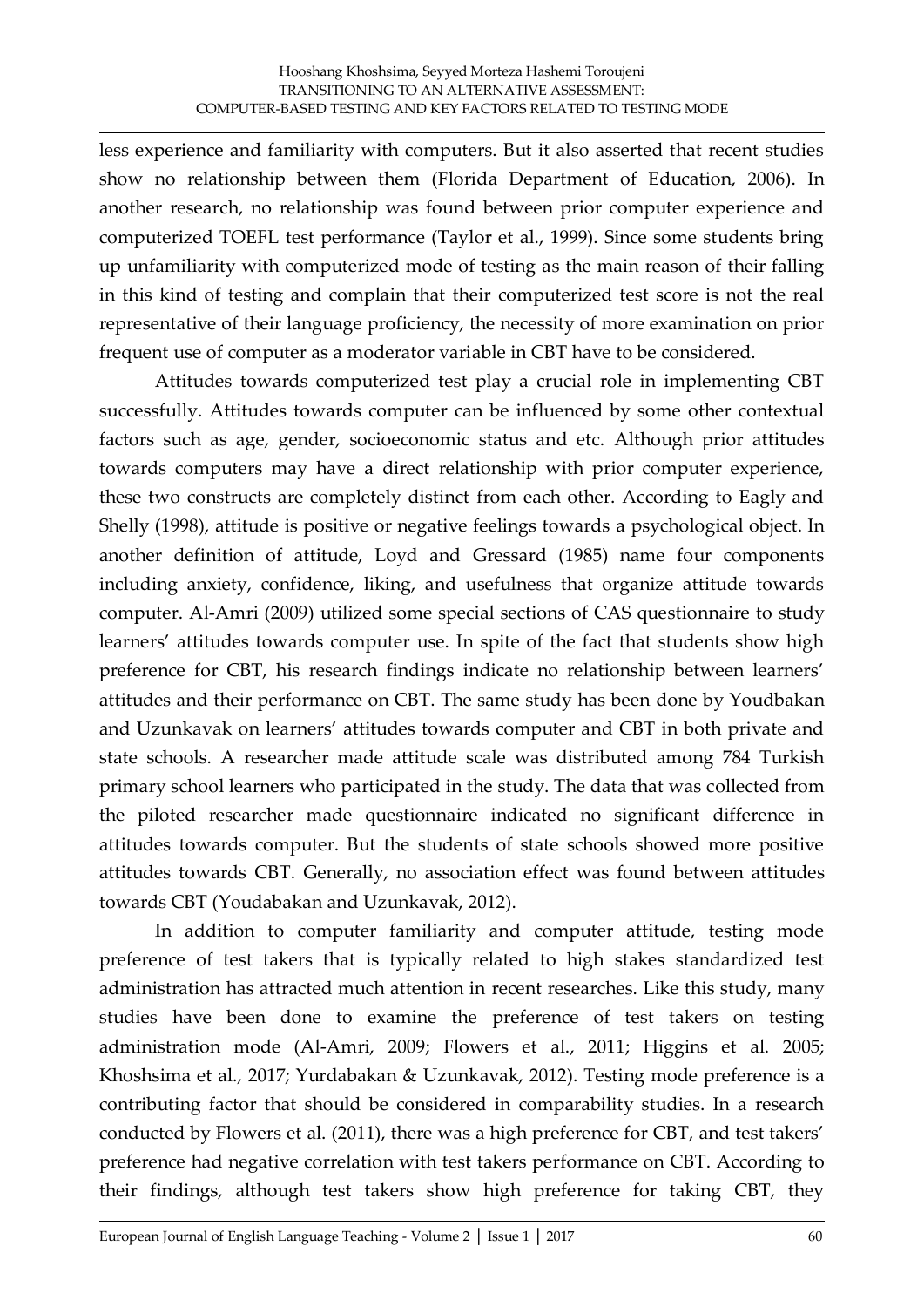outperformed on PPT. According to Al-Amri (2009), although test takers preferred to take CBT, their test performance was better on PPT. His research findings show no relationship between test performance and testing mode preference. In another similar study, no correlation between testing mode preference and testing performance of test takers was found (Khoshsima & Hashemi, 2017).

Since evaluating the comparability of paper-based and computer-based tests is crucial before introducing computer aided assessment into any context, the present study, first, seeks to examine cross-mode effects on test takers' General English scores. The second purpose of the study is to examine the relationship of computer familiarity, prior attitudes towards computer and testing mode preference with testing performance on CBT version. Considering both theoretical and pedagogical perspectives, the following questions are addressed in this study to accomplish the main purposes:

*RQ1.* Is there any statistically significant difference between computer-based language testing and paper and pencil-based one when assessing General English of Iranian graduate students?

*RQ3.* Is there any relationship between two computer familiarity and prior attitudes towards computer external variables and Iranian graduate students' testing performance on CBT version of the test?

*RQ3.* Do participants' prior testing mode preferences affect their performance on CBT?

## **3. Methodology**

## **3.1 Research design**

The present research that covered both comparison and correlational studies explored the comparability of paper and computer-based testing in a General English context and the correlation between some external moderator factors including test takers' characteristics such as computer attitude, prior computer experience and testing mode preferences that were believed to be meaningfully related (Warner, 2013) to their testing performance on computer-based language testing in comparison with paper-based version. In order to reach more solid conclusions in this research, a mixed-method approach including both qualitative and quantitative instruments were utilized to investigate the difference between test results due to its advantages such as easy and fast data collection, consistency and accuracy of collected data and proper descriptive and inferential results. The mixed-methods approach of the study combined multiple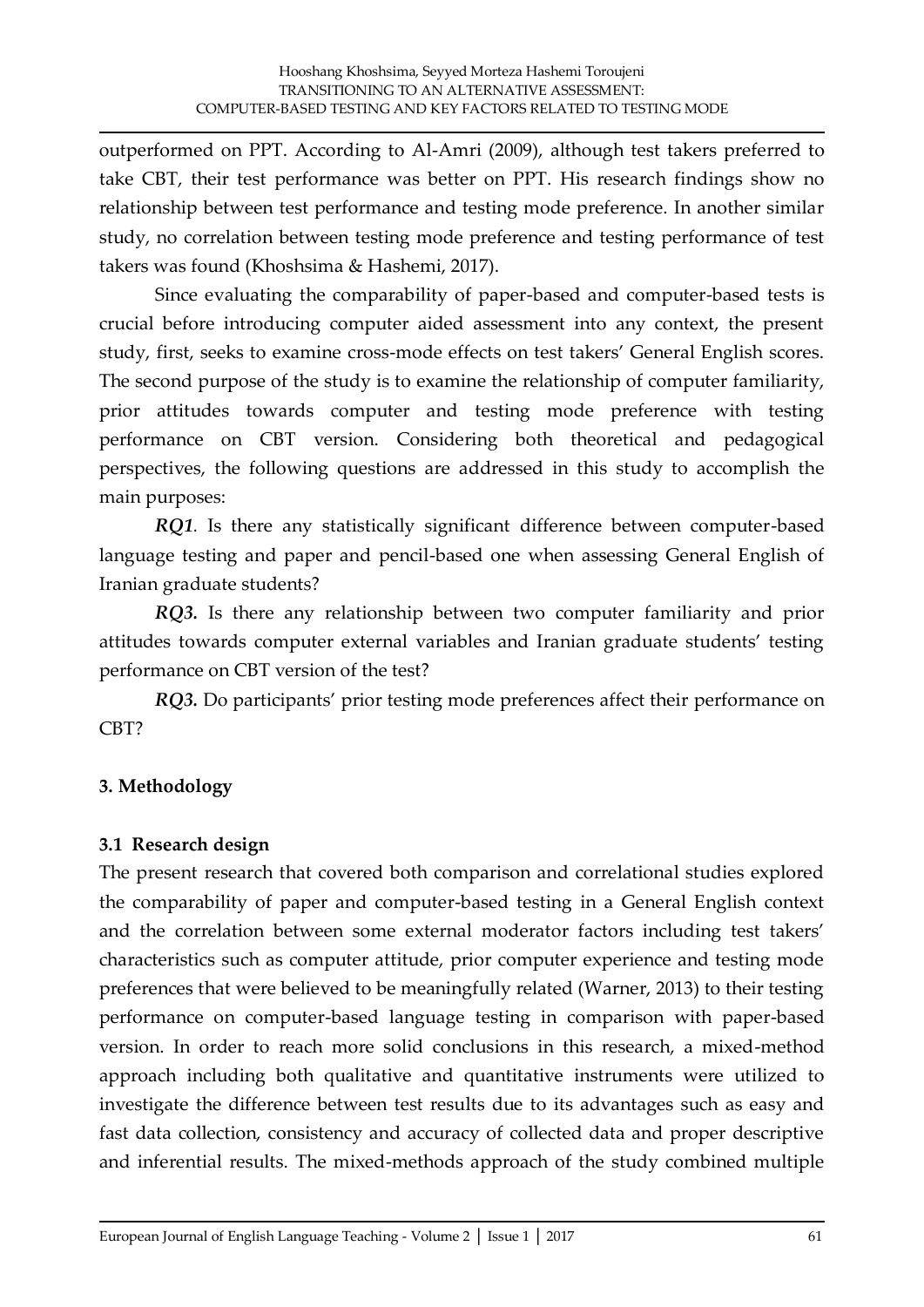choice achievement tests, questionnaires and interviews that were employed in this study.

## **3.2 Participants**

The selected participants for the present study were 100 graduate students of Maritime University of Chabahar. After administering New Interchange placement test to 186 graduate students to identify intermediate level students, 128 homogenous students were selected. 28 participants were removed because they were unwilling or unable to complete the study. Of the remaining total participants who were assigned to one testing group to take two versions of the same test, there were slightly more girls (n=60%) than boys (n=40%). The age range of all the 100 students who had signed the consent form to participate in the study was between 23 to 28 years. And, the mean age was 24.5 (Table 1).

|        |           | <b>Table 1:</b> Gender frequency distribution |                   |            |  |  |  |  |  |
|--------|-----------|-----------------------------------------------|-------------------|------------|--|--|--|--|--|
|        |           | Testing group one                             | Testing group two |            |  |  |  |  |  |
| Gender | frequency | percentage                                    | frequency         | percentage |  |  |  |  |  |
| Male   | 22        | 44                                            | 18                | 36         |  |  |  |  |  |
| Female | 28        | 56                                            | 32                | 64         |  |  |  |  |  |
| Total  | וור       | 100                                           | 50                | 100        |  |  |  |  |  |

## **3.3 Instruments**

New-Interchange Placement Test was implemented to the participants of the study to the purpose of checking their homogeneity and to make sure that they are homogeneous in terms of general English knowledge and proficiency. The testing group took two versions of a test derived from General English book on separate testing sessions with four weeks interval. The four weeks interval was to mitigate the practical potential, fatigue effects and testing effects. The study employed General English multiple-choice achievement test as the main research data instrument to compare the mean of scores received from both testing modes. The paper version of the test was converted into computer version using ClassMarker.com website.

Unlike the paper-based format in which all the question items were presented in three pages, with CBT version of the test, test takers were presented one question per screen. When the question item was presented to the test taker, s/he should click on the letter of the right answer and then proceeded to the next item. Like PPT, test takers could review previously answered questions and change them due to the nature of this kind of computerized testing.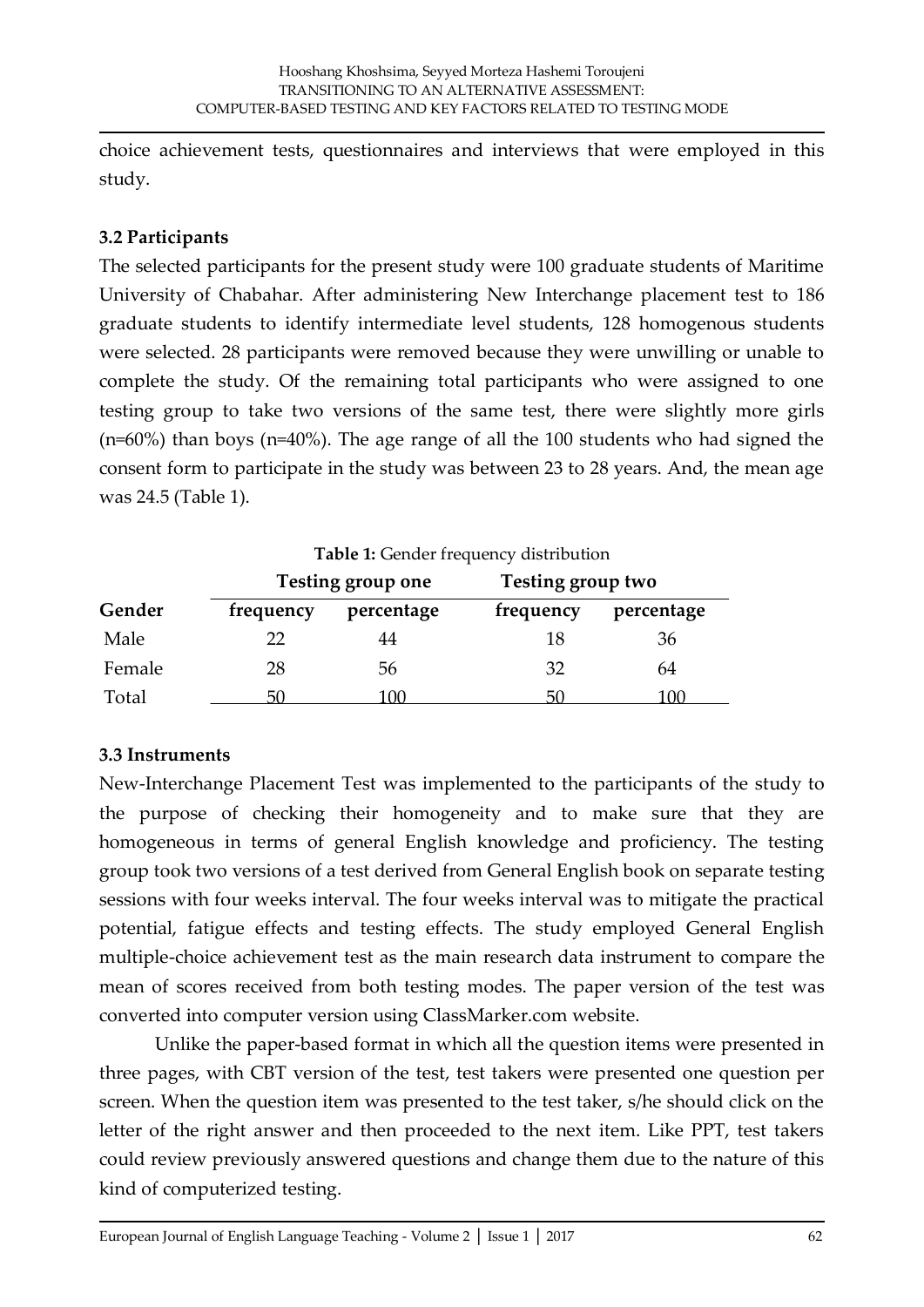The items order was the same in both versions of the test. To examine the internal consistency (Cronbach's alpha) of the test on each testing mode, the responses of testing group of the present study were investigated and relatively high reliability coefficients  $(\alpha = .865)$  and  $(\alpha = .880)$  for PPT and CBT, respectively, were achieved.

The second procedure that was employed in this research attempted to answer the research question two. It was used to see if there was any relationship between two computer familiarity and prior computer attitudes external moderator variables and test takers' testing performance on CBT. To meet this objective, the standard Loyd Gressard Computer Attitude Scale (Loyd and Gressard, 1985) that was validated by Berberoglu and Calikoglu (1992) was distributed to the test takers after implementing CBT version of the test. It should be mentioned that high reliability coefficient was reported on the total score by Loyd and Gressard (1985). Christensen and Knezek (1996) also reported high reliability coefficient value of .95 and stable factorial validity. After examining the internal consistency of CAS questionnaire distributed to the participants, fair reliability coefficient value of .84 was obtained for this study.

Another instrument to collect the research data concerning to the third research question was a simple question mentioned at the bottom of exam paper and screen, i.e. *would you prefer taking test on paper – no difference – computer* to examine the relationship between testing mode preference and performance. Due to the importance of relationship between testing mode preference and testing performance when conducting PPT and CBT, our third research question examined the correlation between test takers' testing mode preference and their performance on either testing mode.

The last qualitative instrument was a formal semi-structured interview through which a series of data was collected and coded to be analyzed quantitatively. The qualitative research data that was collected to support the quantitative research data came from conducting semi-structured interviews with 30 participants who were randomly selected from the testing group. Based on the previous literature, the questions of the interview were developed by the researcher and then content analyzed by two instructors of TEFL in CMU.

### **3.4 Procedure**

New-Interchange Placement Test was administered to 186 graduate students to the purpose of checking their homogeneity. Consequently, the intermediate level students were selected to participate in the research. Then, the testing group was given both versions of General English multiple-choice achievement test in two separate testing sessions with four weeks interval. At the end of both exams, testing group answered the simple question *would you prefer taking the test on paper – no difference – computer* to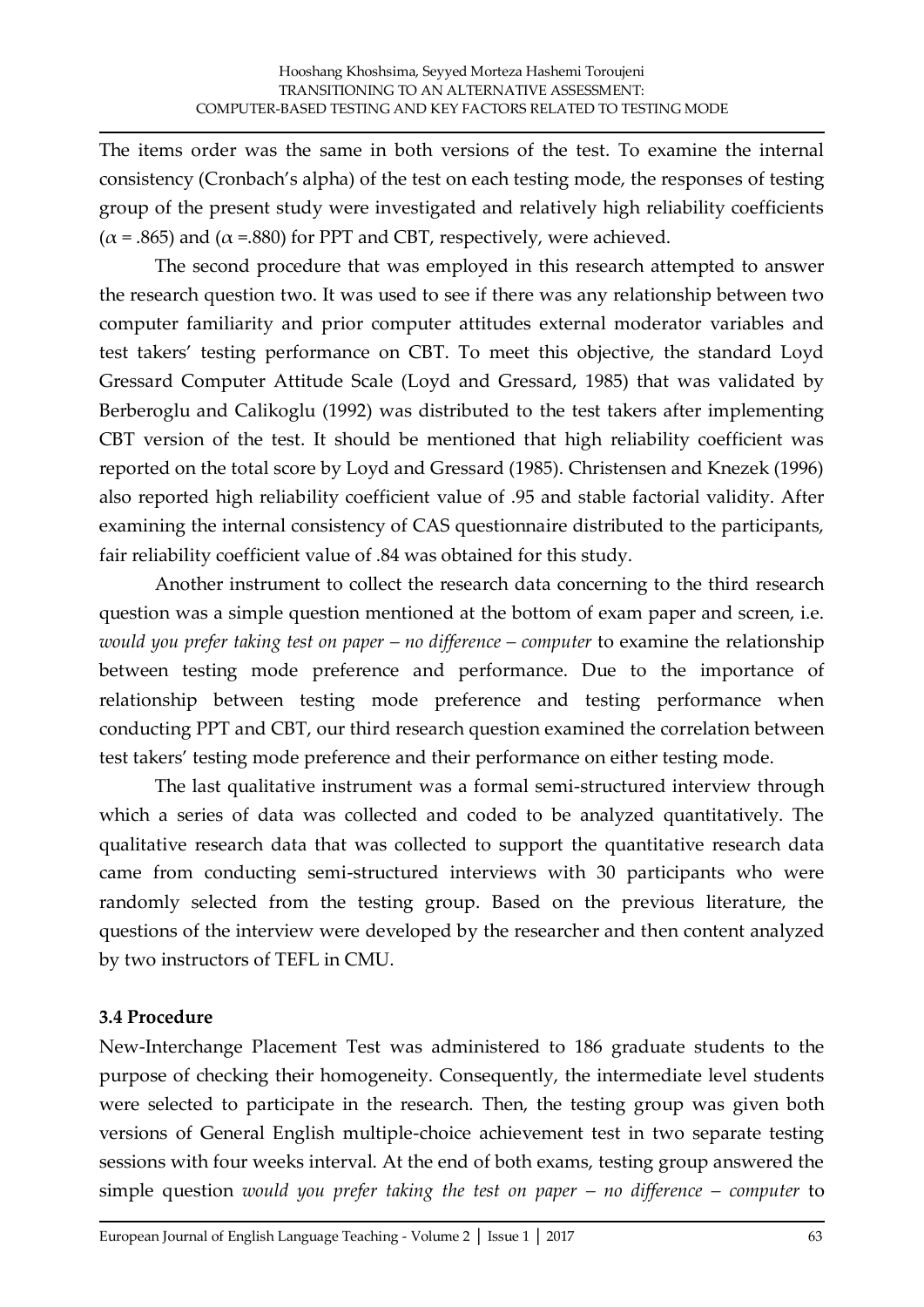explore the relationship between testing mode preference and testing performance. Before taking CBT version, test takers received a simple sample computerized task and oral instruction on how to take the computerized version of the test. After becoming familiar with the CBT environment, every test taker was given a unique registration code to register into the assigned group created in the website. Test takers had 40 minutes to answer 50 question items (the time given to complete the sample exercise before administration of CBT was not included). On the onscreen test, students received one question per screen. Students clicked on the letter of the correct answer choice and then proceeded to the next question. Like paper-based testing, students could go back, review and change previously answered questions in CBT.

And T the last stage, formal semi-structured interviews were conducted through which a series of related qualitative data was collected and coded to be analyzed quantitatively. The participants were asked about their attitudes towards the features of two modes of testing administration, testing mode preference, development of positive or even negative attitudes and their reasons for possible changing mode preference. Some of the participants who changed their preference were also asked about their reasons to change their preferences after taking CBT. In the focus group semi-structured interview, the participants were asked a series of pre-determined open-ended questions on the issue based on a list of topics in a particular order (Interview Guide). The researcher used the interview guide printed on paper that was required to be observed during the conversations in order not to stray from the interview procedure. The interview for each participant took about 7-10 minutes. Totally, 30 interviews took about 250 minutes in one session. The components of interview were a brief introduction of CBT and its history, some questions about participants' testing mode preference, and their comments about CBT and PPT features.

### **4. Results and Discussions**

The usual procedures for comparability are psychometric characteristics such as the distribution, rank, and correlation of scores on two tests (Choi et al., 2003), shape of the score distribution, reliability, and conditional standard error of measurement (Wang & Kolen, 2001). Aforementioned criteria that are usually considered in comparability study of CBT and PPT are compatible with the criteria that are declared by some testing organizations such as the International Test Commission (ITC) and the American Psychological Association (APA). ITC testing organization states that the designers of computerized tests should produce the interchangeable scores whose means and standard deviations are the same as their PPT counterparts (International Test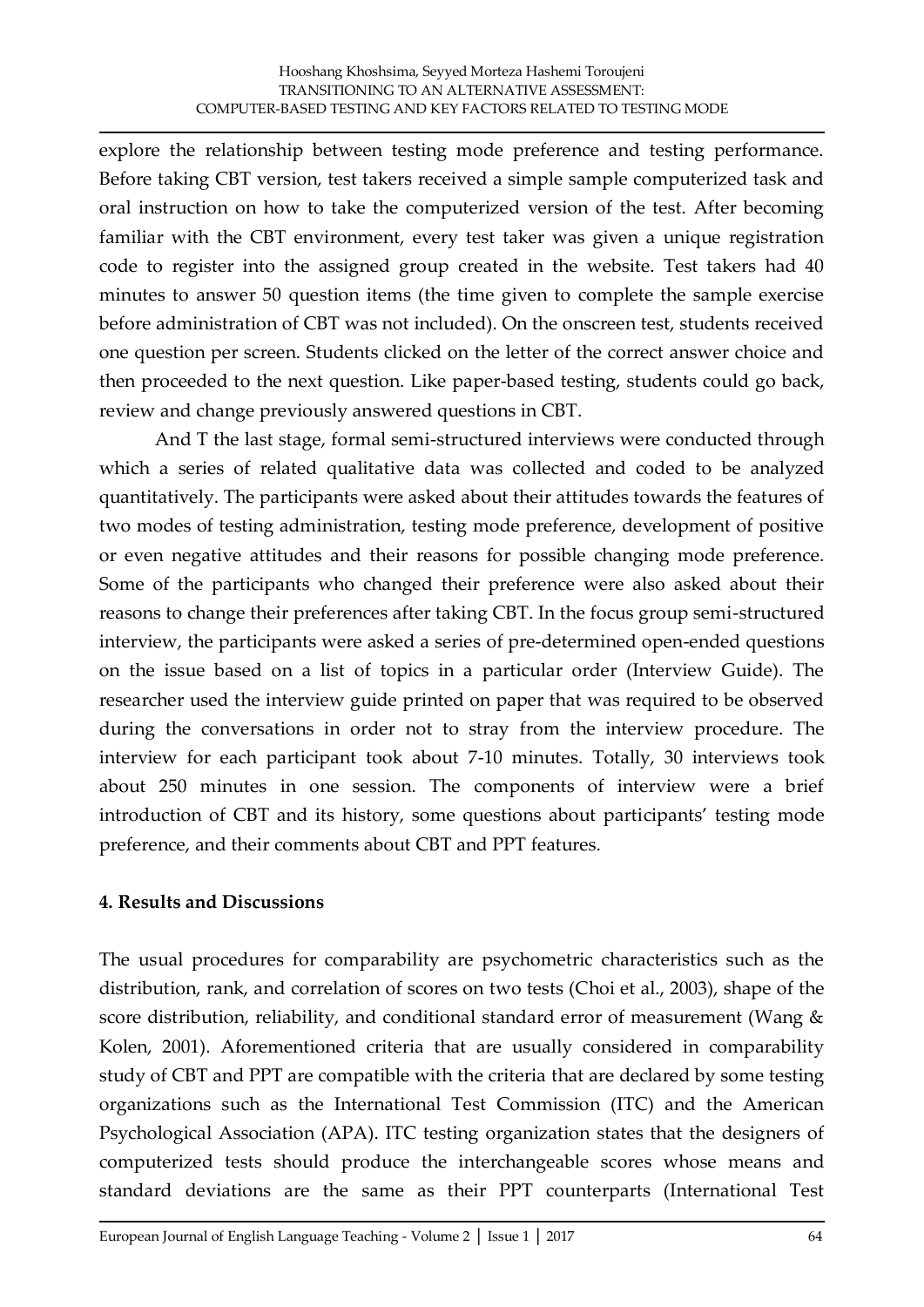Commission, 2006, p. 156-157). A majority of research conducted on PPT and CBT comparison focused on the differences in means and standard deviations (e.g. Khoshsima et al., 2017; Makiney, Rosen, & Davis, 2003; Pinsoneault, 1996). Before exploring the comparability of paper and computer-based testing in the General English context by employing paired sample t-test test, we examined the normality of the data distribution.

Shapiro-Wilks and Kolmogorov-Smirnov statistical tests were used to provide objective judgement of data distribution normality. Anyway, the result of normality testing is displayed in Table 2 statistically.

| <b>Table 2:</b> Normality distribution test     |                  |      |      |                  |      |      |  |  |
|-------------------------------------------------|------------------|------|------|------------------|------|------|--|--|
| <b>Tests of Normality</b>                       |                  |      |      |                  |      |      |  |  |
| Kolmogorov-Smirnov <sup>a</sup><br>Shapiro-Wilk |                  |      |      |                  |      |      |  |  |
|                                                 | <b>Statistic</b> | D.F. | Sig. | <b>Statistic</b> | D.F. | Sig. |  |  |
| <b>PPT</b>                                      | .115             | 100  | .890 | .931             | 100  | .912 |  |  |
| <b>CBT</b>                                      | .165             | 100  | .868 | .954             | 100  | .951 |  |  |

From Table 2, it was concluded that the research data obtained from two PPT and CBT versions of General English tests administered to testing groups of graduate students in two separate testing sessions were normally distributed.

We continued data analysis by conducting paired t-test. The main goal of t-test series conducted in this section was to examine if there was any statistically significant difference in participants' testing performance in PPT and CBT. According to the results, the mean score of test takers on PPT testing performance (M = 2.48, SD = .16135) was lower than the mean score of test takers on CBT testing performance (M = 2.51, SD = .15982) (Table 3). Then, of the two versions of the test taken by testing group, the highest mean score was found for the performance of testing group on CBT. Furthermore, the higher standard deviation for PPT results indicated that the dispersion of scores from mean score for CBT was lower.

**Table 3:** Descriptive Statistics of test scores in both PPT & CBT

| <b>Independent Samples Statistics</b><br>Groups |            |        |     |                |                 |  |
|-------------------------------------------------|------------|--------|-----|----------------|-----------------|--|
|                                                 |            | Mean   | N   | Std. Deviation | Std. Error Mean |  |
| <b>General English Test</b>                     | <b>PPT</b> | 2.4815 | 100 | .16135         | .03608          |  |
|                                                 | <b>CBT</b> | 2.5155 | 100 | .15982         | .03574          |  |

Then, according to the inferential analysis, there was a statistically significant difference between test takers' mean scores from PPT ( $M = 2.48$ , SD = .16) and CBT ( $M = 2.51$ , SD =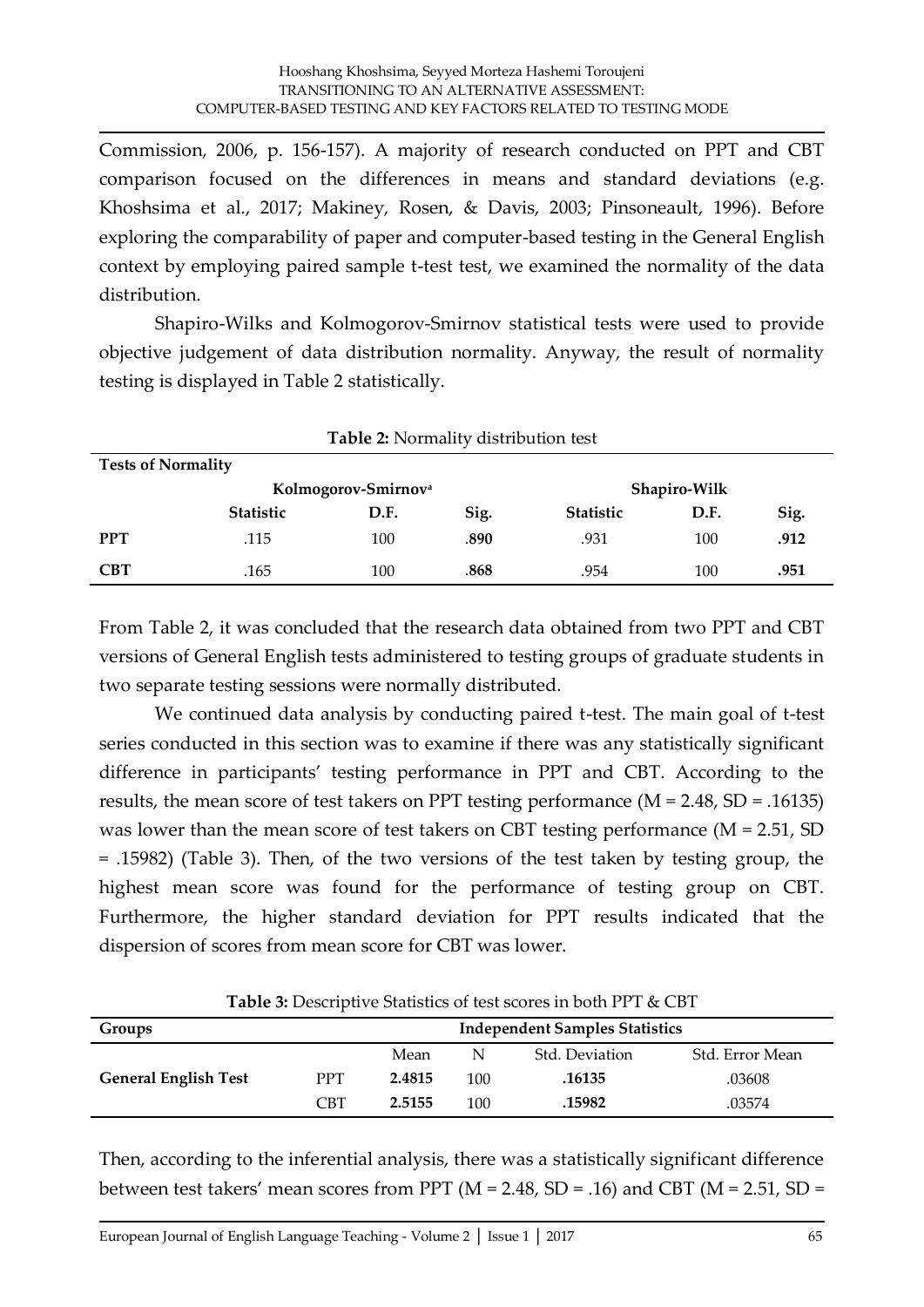.15); (t  $(98) = -4.773$ , P=0.000) (Table 4). It can be concluded that there is a statistically significant difference between the mean scores of the graduate students on both PPT and CBT versions of the test.

Results of paired t-test comparing mean scores of test modes are indicated in Table 4. The aim of this test was to gather further evidence to ensure whether two testing administration modes were showing interchangeable results. According to Table 4, t-test revealed that the t-statistic value was 0.000 with 29 degree of freedom at P<0.05. The corresponding two-tailed p-value was 0.000 that was smaller than 0.05.

|            | <b>Paired Differences</b> |           |            |                         |           |        | D.F.    | $Sig. (2-$ |
|------------|---------------------------|-----------|------------|-------------------------|-----------|--------|---------|------------|
|            | Mean                      | Std.      | Std. Error | 95% Confidence Interval |           |        | tailed) |            |
|            |                           | Deviation | Mean       | of the Difference       |           |        |         |            |
|            |                           |           |            | Lower                   | Upper     |        |         |            |
| $PPT-$     | -.03400                   | .03185    | .00712     | $-.04891$               | $-.01909$ | -4.773 | 98      | .000       |
| <b>CBT</b> |                           |           |            |                         |           |        |         |            |

**Table 4:** Paired t-test results for both PPT and CBT modes of administration

In order to answer the second research question, ANOVA statistical test was to examine the significant difference between computer familiarity and attitudes and testing performance of students. The results in Table 5 indicate that the F Observed value for the students' prior computer familiarity and CBT is 1.82 ( $P = 0.895 > 0.05$ ). Based on these results, it can be concluded that the students' computer familiarity does not have any significant correlation or interactive effect between computer familiarity and on CBT performance.

Additionally, the F observed value for the effect of the prior attitudes towards computer on CBT performance is 1.87 (P = .456 > 0.05). Therefore, it can also be concluded that the prior computer attitudes does not have any significant influence on CBT performance of test takers. Based on the findings, no significant correlation was seen between the participants' attitudes towards computer and CBT performance.

**Table 5:** ANOVA results of interactive effect of computer familiarity and attitudes

| on CBT performance                           |                           |  |             |      |  |  |  |  |
|----------------------------------------------|---------------------------|--|-------------|------|--|--|--|--|
| Source                                       | DF                        |  |             | Sig. |  |  |  |  |
| Mode <sup>*</sup> computer familiarity scale | <b>Sphericity Assumed</b> |  | 1.82        | .895 |  |  |  |  |
| Mode <sup>*</sup> computer familiarity scale | <b>Sphericity Assumed</b> |  | $1 \t 1.87$ | .456 |  |  |  |  |

To answer the research question three, the relationship between testing mode preference and testing performance was examined. To reach this aim, the correlation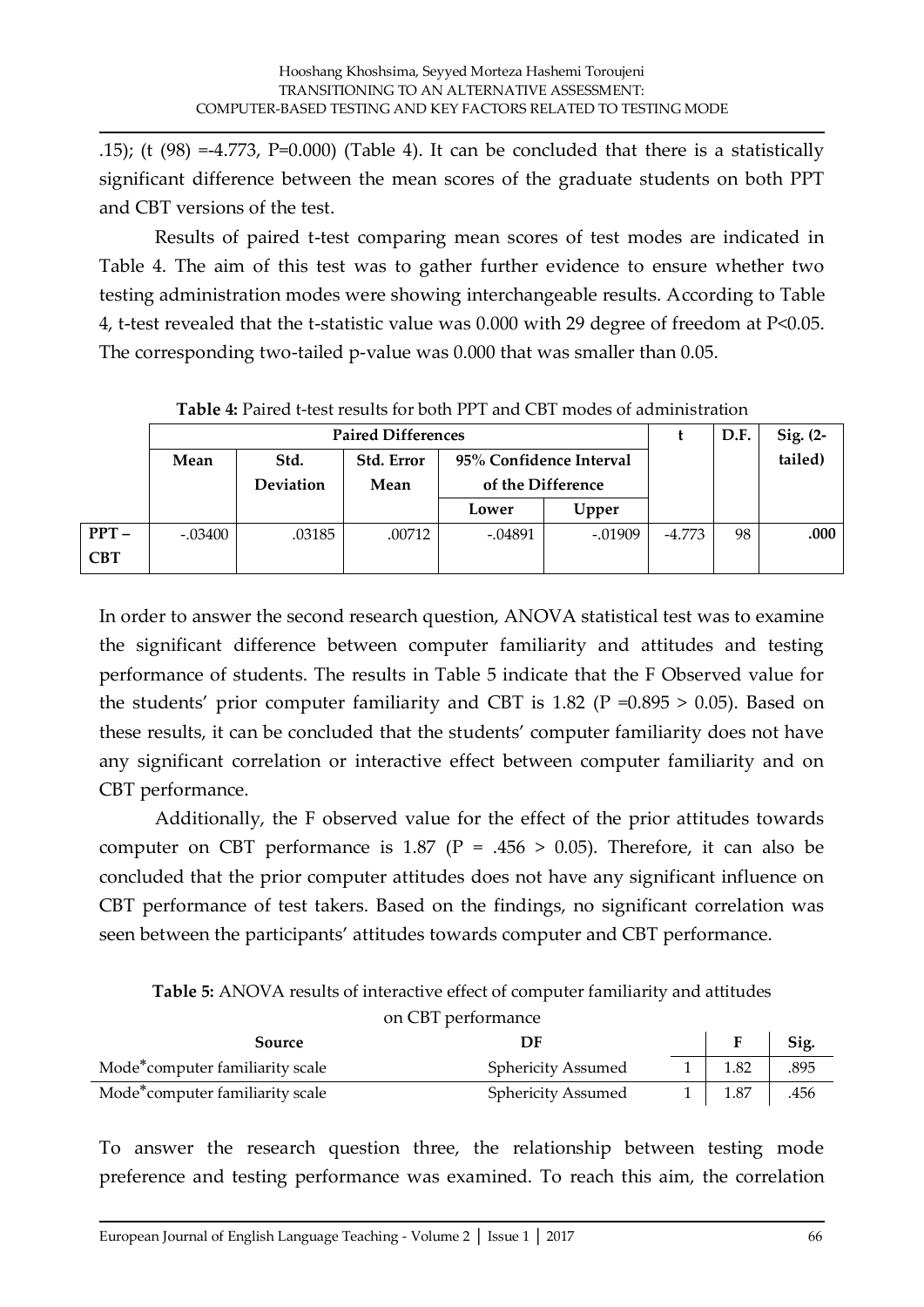between participants' responses to the simple question appearing at the end of PPT exam, i.e. *would you prefer taking test: 1.On paper 2.No difference 3.On computer* and their mean scores obtained from CBT version of the test was examined. The answers that participants gave to the question were coded as 1, 2 and 3 for 'On paper', 'No difference', and 'On computer'. Table 6 and 7 display the results of the correlations between pre and post-CBT testing mode preferences and CBT testing performance variables.

**Table 6:** Correlations of pre-CBT testing mode preference and mean of CBT scores

|                                 |                            | <b>Mean of CBT</b> |
|---------------------------------|----------------------------|--------------------|
| Pre-CBT testing mode preference | <b>Pearson Correlation</b> | .142               |
|                                 | Sig. (2-tailed)            | .312               |
|                                 | N                          | 100                |

The Pearson product-moment correlation was run to examine the relationship between pre-CBT testing mode preference and testing performance. According to the results, for the testing group, the answers of participants to the first testing mode preference question (M=1.86, SD=.89) and CBT performance (M=2.48, SD=.161) were not significantly correlated; .142(98) =.312,  $P >1$ . According to the findings it can be concluded that pre-CBT testing preference mode is not correlated with test takers' scores in CBT.

**Table 7:** Correlations of post-CBT testing mode preference and mean of CBT scores

|                                  |                            | <b>Mean of CBT</b> |
|----------------------------------|----------------------------|--------------------|
| Post-CBT testing mode preference | <b>Pearson Correlation</b> | .192               |
|                                  | Sig. (2-tailed)            | .436               |
|                                  |                            | 100                |

The Pearson product-moment correlation was also run to examine the relationship between post-CBT testing mode preference and CBT testing performance. According to the results, for the testing group, the answers of participants to the second testing mode preference question (M=2.46, SD=.81) and their CBT performance (M=2.51, SD=.159) were not significantly correlated; .192(98) =.436, P>1.

In the next stage, we examined if test takers performed better on their preferred testing mode according to their pre and post-CBT testing mode preference and testing performance. The descriptive statistics are shown in Table 8.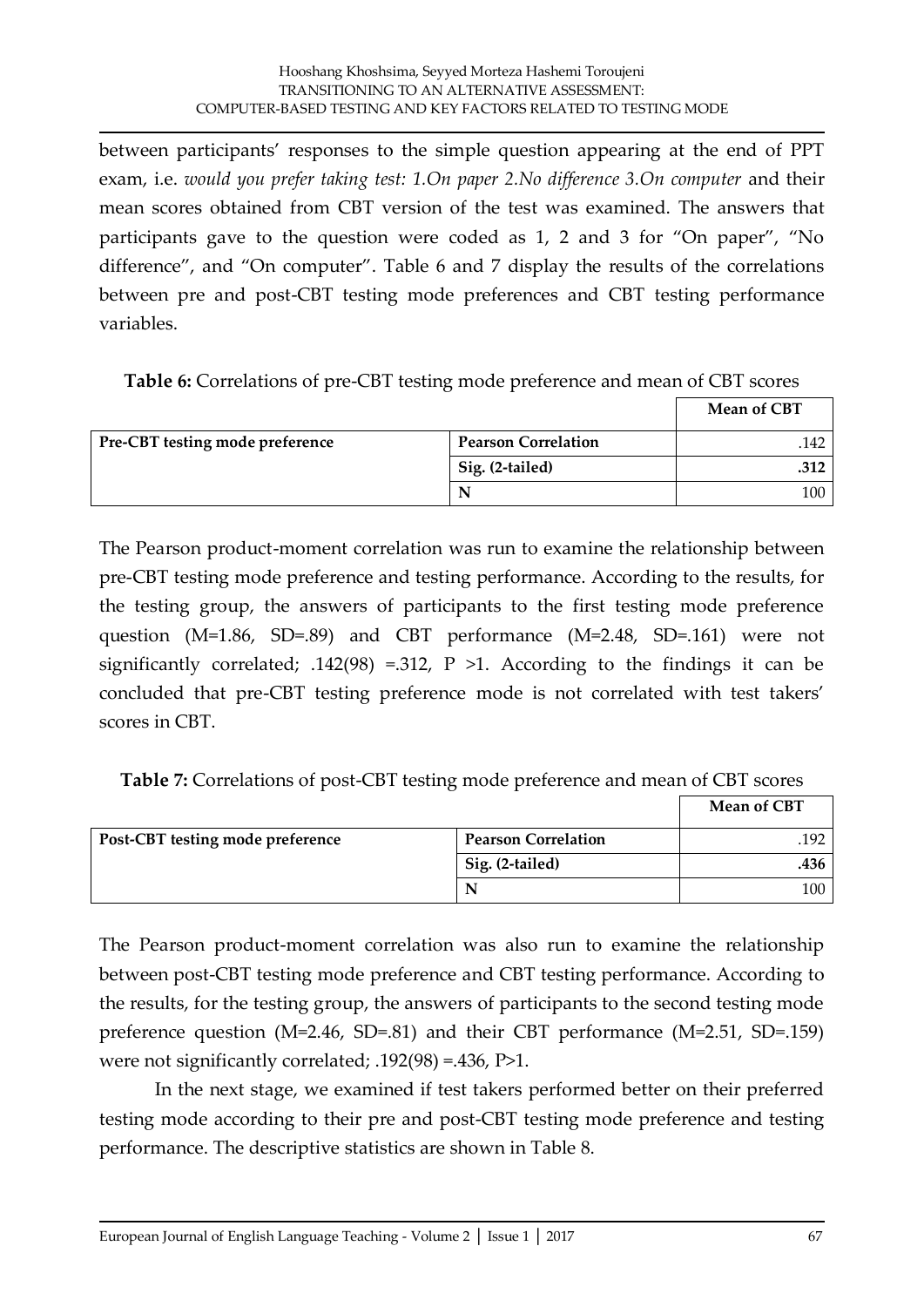| <b>Testing sessions</b> | Preferred testing mode | N  | Mean    |          | <b>Std. Deviation</b> |          |  |
|-------------------------|------------------------|----|---------|----------|-----------------------|----------|--|
|                         |                        |    | Pre-CBT | Post-CBT | Pre-CBT               | Post-CBT |  |
| <b>PPT</b>              | Paper                  | 55 | 36.12   | 38.19    | 10.74                 | 17.20    |  |
|                         | No difference          | 15 | 39      | 45.12    | 6.77                  | 10.93    |  |
|                         | Onscreen               | 30 | 48.76   | 42       | 25.93                 | 15.94    |  |
| <b>CBT</b>              | Paper                  | 15 | 46      | 58       | 12.52                 | 49.33    |  |
|                         | No difference          | 10 | 48      | 48       | 13.85                 | 13.85    |  |
|                         | Onscreen               | 75 | 56      | 44.35    | 16.87                 | 16.87    |  |

| Table 8: Descriptive statistics of testing group's performance according to participants' pre and |  |  |  |
|---------------------------------------------------------------------------------------------------|--|--|--|
| post-CBT preference and testing performance in two testing administration modes                   |  |  |  |

According to the findings, in paper-based testing session, participants who preferred to take paper-based version of the test outperformed on CBT (M=38.19) and those who preferred to take computerized version of the test performed in PPT (M=48.76). After implementing CBT version of the test, the answers of testing mode preference question appeared at the bottom of the screen was analyzed. As it was shown in Table 8, those participants of computer-based testing session who preferred to take PPT version of the test performed better on CBT (M=58) and those who preferred to take the test on CBT performed better on PPT (M=56). The findings indicated that there was no interaction between testing mode preference and testing performance of participants. Then, it can be concluded that testing mode preference does not affect test validity.

The qualitative research data that was collected to support the quantitative research data came from conducting a semi-structured interview with 30 participants who were randomly selected from two testing groups. In interview session, if the participant had changed his/her testing mode preference after taking the CBT, s/he would have been asked about her/his reasons to change the preference. To analyze the qualitative data, the interview conversations were transcribed. In transcription, just the relevant sections of recorded conversations were picked up. Once transcription of the data has been completed, content analysis was conducted on transcribed data by identifying all the main concepts. The content analysis involved a thematic analysis of the received data. In thematic analysis, similar statements and responses to the same question were coded and categorized under a common theme (Seidman, 1998). The main relevant and meaningful notions and concepts were identified and categorized under common themes.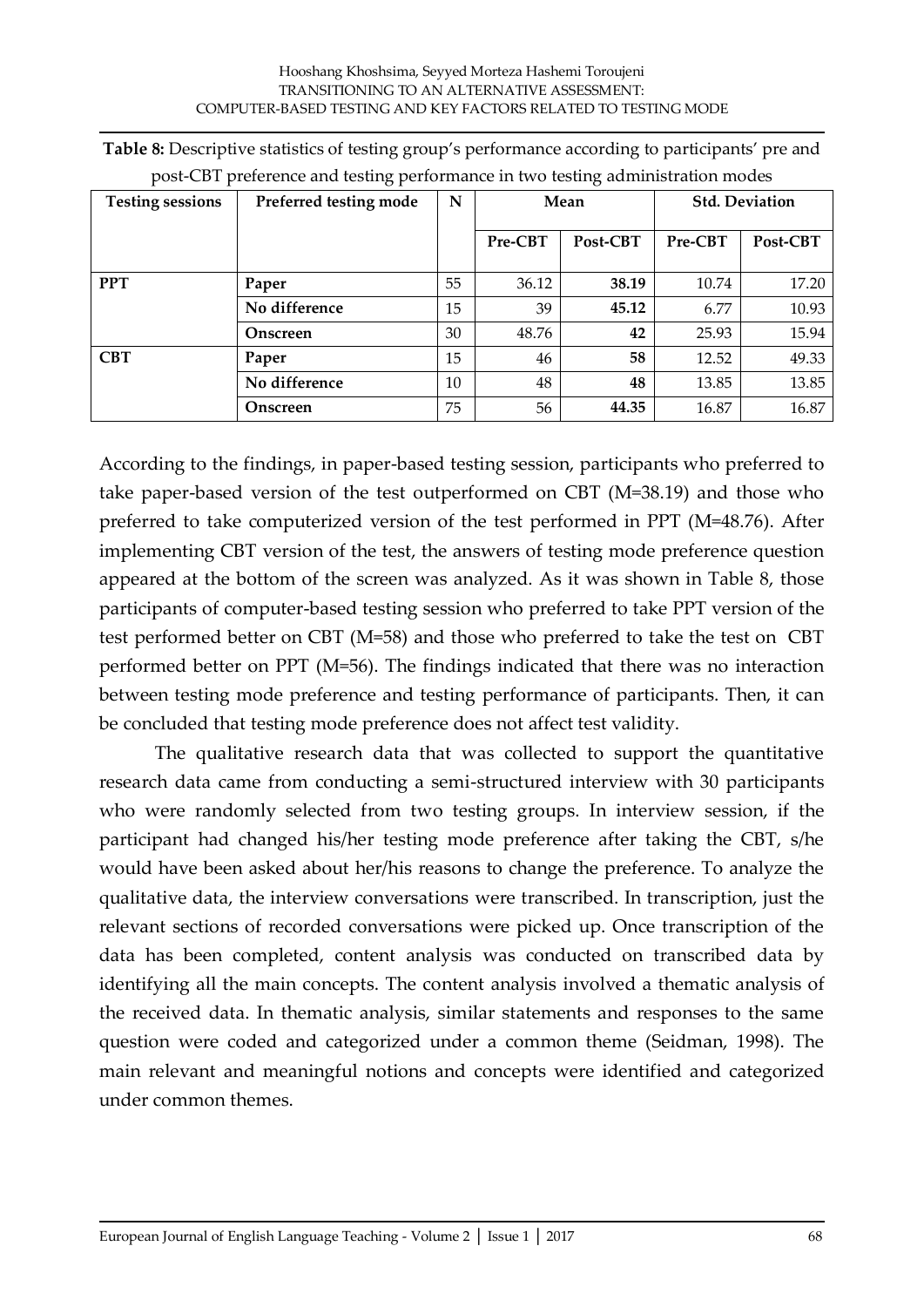#### **5. Conclusion**

The purpose of the current study was to investigate the equivalency of test results in CBT and PPT by comparing the test results of two modes of testing administration among graduate students of Chabahar Maritime University in Iran. Moreover, it sought to probe the probable relationship of prior computer familiarity, attitude towards the use of computer and testing mode preference with testing performance on CBT. Therefore, this study employed a quantitative design to determine whether there was any difference between test scores on PPT and CBT as well as finding out any relationship between aforementioned moderator factors and their test results on CBT. It also enjoyed a qualitative design using focus group interview to find out what was the preference of test takers in test modes and their justifications for their preferences.

For the first research question which aimed at investigating the comparability of scores obtained through two PPT and CBT versions of the test, paired t-test was conducted. It was used to compare the means of two sets of scores of testing group obtained in two different testing sessions. Based on the findings, it was concluded that there was statistically significant difference in the mean scores of testing group in two testing sessions as a whole  $(p=.000)$ . The findings of the research question one were compatible with the results of (Coniam, 2006; Fulcher, 1999) who claim that assessments are not comparable across modes.

In comparability studies on CBT and PPT, it is important to take into account the factors influencing the results on computerized tests especially when there is a significant or even slight difference between test scores. Some of these influencing external variables that have been investigated by many researchers due to increasing development and changing the interest in using computers are computer familiarity and attitude towards the use of computers. This is why in this study; the second main question was examining the relationship between these variables and test performance on CBT. If there was any relationship, the difference between two test modes could be attributed to the influence of these constructs irrelevant variable on CBT result.

The findings revealed that there was no interactive effect of computer attitudes and computer familiarity variables with testing performance of participants on CBT. It means that whether test takers have high or low degrees of prior positive or negative attitudes towards computer and computer familiarity, there is not any advantage or disadvantage while performing on CBT. Additionally, it supports the construct validity of CBT as this construct-irrelevant variable is not considered as a component or part of the construct that is measured by CBT version of the test.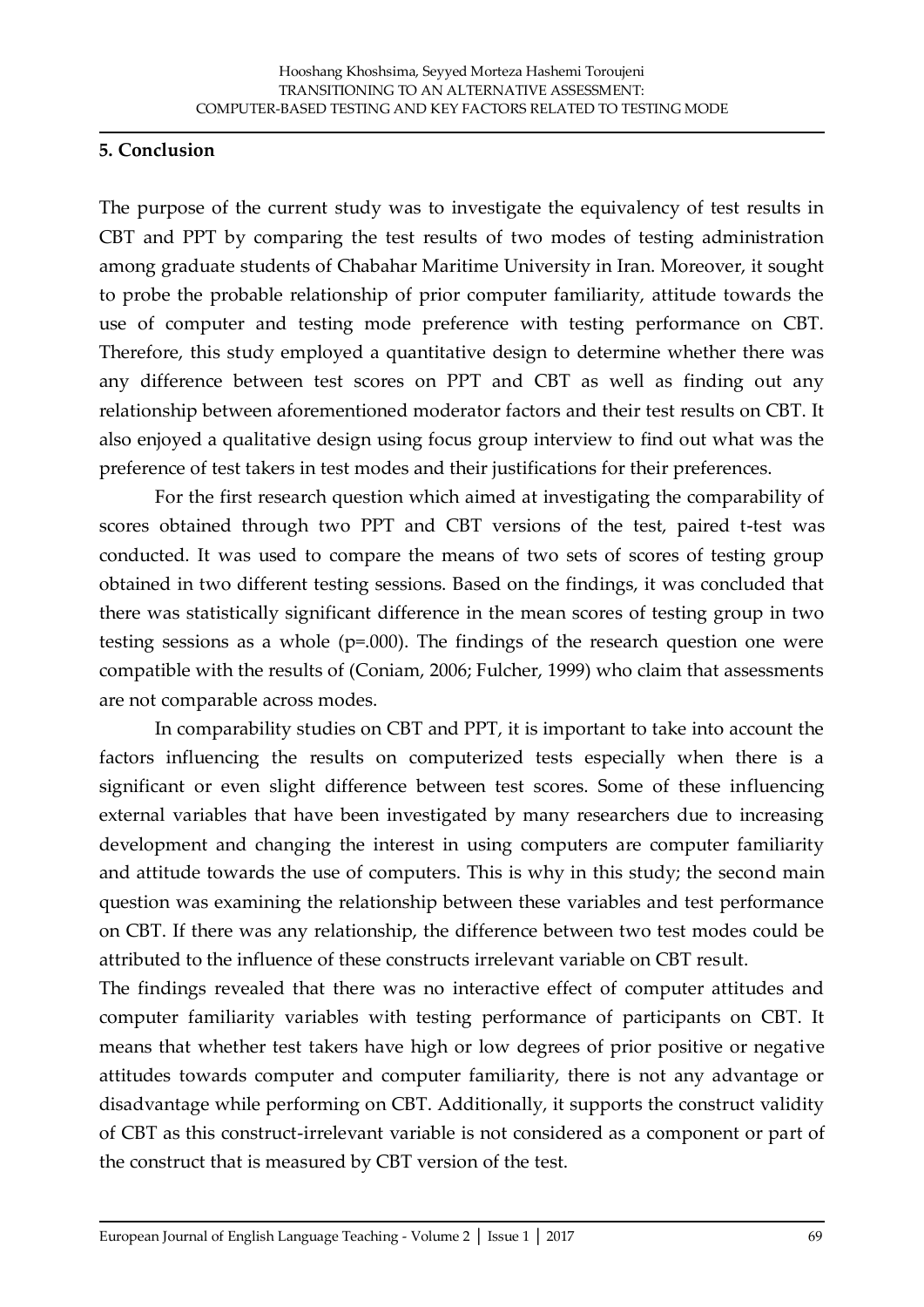Moreover, the overall descriptive statistics of prior testing mode preference and testing performance of different preference groups' analysis answered negatively the research question 3. These findings indicated that there was no necessarily positive interaction between testing mode preference and testing performance. The reason might be the novelty of CBT in the target setting. The findings of the present study were in consistent with the result of Khoshsima et al.'s (2017) study that found out test takers with positive attitudes towards the use of computer did not perform better on CBT. Testing mode preference of test takers of testing group was examined before and after exposure to CBT. Then, the testing mode preference was categorized under two pre-CBT and Post-CBT testing mode preferences. By analyzing two pre and post-CBT questionnaires of testing group one to study possible testing mode preference change, it was revealed that only 15% of the test takers still preferred PPT version of the test while just 10% didn't mind taking the test on either mode. The greater percentage 75% was the test takers who opted for computer as their preferred mode of testing. We concluded that the number of participants who preferred PPT and who didn't mind taking the test in either mode have changed in favor of the test takers who chose On Computer as their preferred testing mode preference.

## **References**

- 1. Al-Amir, S., (2009).*Computer-based testing vs. paper-based testing: establishing the comparability of reading tests through the evolution of a new comparability model in a Saudi EFL context.* Unpublished doctoral dissertation. University of Essex, England.
- 2. Allen, M. J., & Yen, W. M. (1979). *Introduction to measurement theory.* Monterey, CA: Brooks/Cole.
- 3. American Educational Research Association. (1999). *Standards for Educational and Psychological Testing*. Washington: American Educational Research Association.
- 4. Bennett, R. E. (1999). *How the Internet will help large-scale assessment reinvents itself*. Education Policy Analysis Archives, 9(5), 1-25.
- 5. Berberoglu, G. & Calikoglu, G. (1992).*The construction of a Turkish computer attitude scale.* Studies in Educational Evaluation, 24 (2), 841-845.
- 6. Boo, J. & Vispoel, W. (2012). *Computer versus paper-and-pencil assessment of educational development: A comparison of psychometric features and examinee preferences.* Psychological Reports, 111, 443-460.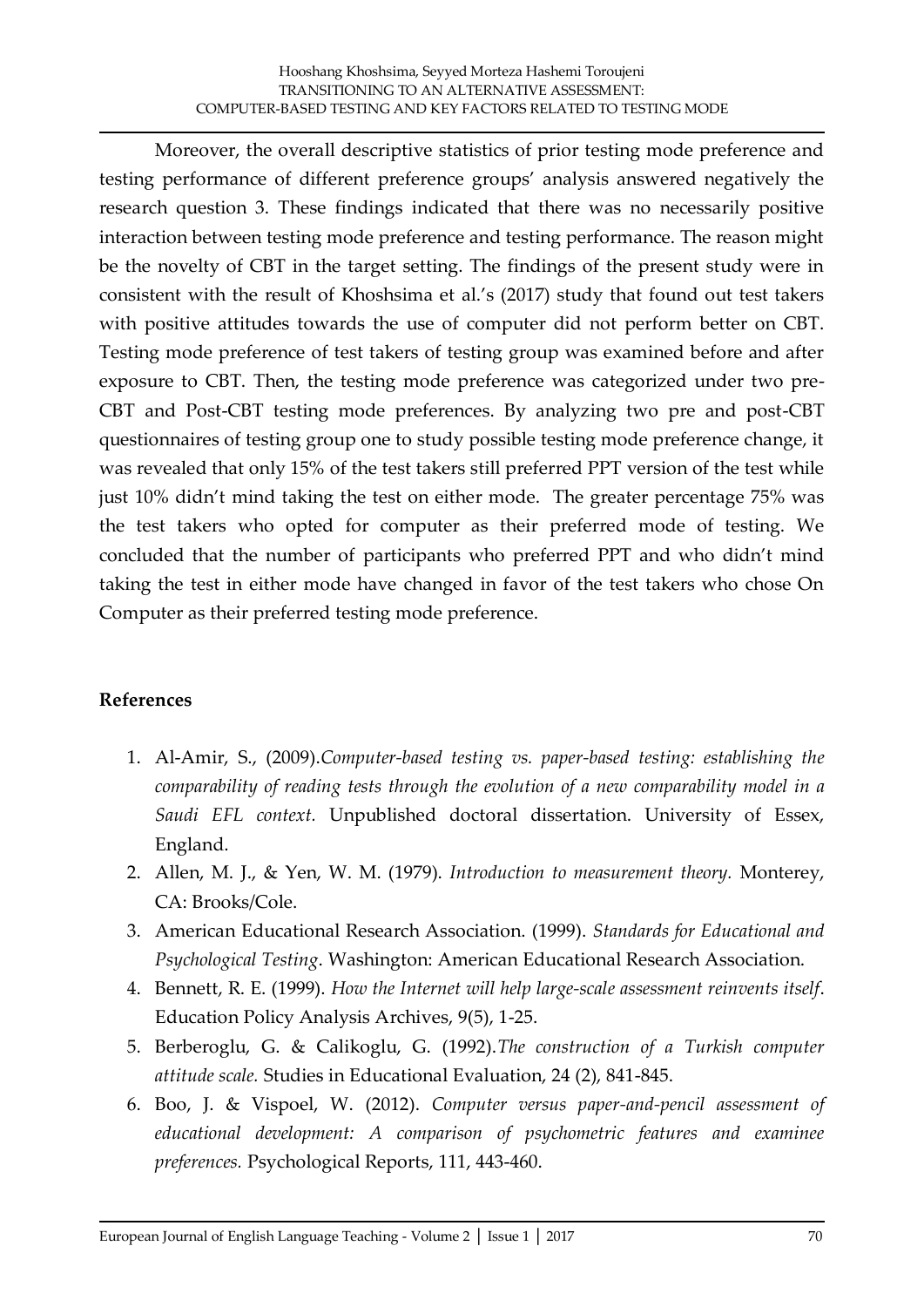- 7. Cater, K., Rose, D., Thille, C., & Shaffer, D. (2010, June). *Innovations in the classroom.* Presentation at the Council of Chief State School Officers (CCSSO) National Conference on Student Assessment, Detroit MI.
- 8. Challoner, J. (2009). *1001 Inventions that changed the world* (Cassell Illustrated: 2009).
- 9. Choi, I. C., Kim, K. S., & Boo, J. (2003*). Comparability of a paper-based language test and a computer-based language test*. Language Testing, 20, 295–320.
- 10. Christensen, R. and Knezek, G. (1996). *Constructing the Teachers' Attitudes toward Computers (TAC) questionnaire*. ERIC Document Reproduction Service No. ED398244.
- 11. Coniam, D. (2006). *Evaluating computer-based and paper-based versions of an English language listening tes*t. *ReCALL,* 18, 193-211.
- 12. Eagly, A. H., & Shelly C., (1998). ―*Attitude Structure and Function."* In Handbook of Social Psychology, ed. D.T. Gilbert, Susan T. Fisk, and G. Lindsey, 269–322. New York: McGowan-Hill.
- 13. Fleming, S. & Hiple, D. (2004). *Foreign language distance education at the University of Hawai'i*. In C. A. Spreen, (Ed.), new technologies and language learning: issues and option*s* (Tech. Rep. No.25) (pp. 13-54). Honolulu, HI: University of Hawai'i, Second Language Teaching & Curriculum Center.
- 14. Florida Department of Education. (2006, September 4). *What do we know about choosing to take a high-stakes test on a computer*? Retrieved May 15, 2010, from: [http://www.fldoe.org/asp/k12memo/pdf/WhatDoWeKnowAboutChoosingToTak](http://www.fldoe.org/asp/k12memo/pdf/WhatDoWeKnowAboutChoosingToTake%20AHighStakesTestOnAComputer.pdf) [e AHighStakesTestOnAComputer.pdf.](http://www.fldoe.org/asp/k12memo/pdf/WhatDoWeKnowAboutChoosingToTake%20AHighStakesTestOnAComputer.pdf)
- 15. Flowers, C., Do-Hong, K., Lewis, P., & Davis, V. C. (2011). *A comparison of computer-based testing and pencil-and-paper testing for students with a read- aloud accommodation.* Journal of Special Education Technology, 26(1), 1-12.
- 16. Fulcher, G. (1999). *Computerizing an English language placement test*. ELT Journal, 53(4), 289-299.
- 17. Higgins, J., Russell, M., & Hoffmann, T. (2005). *Examining the effect of computerbased passage presentation on reading test performance.* Journal of Technology, Learning, and Assessment, 3(4). Retrieved July 5, 2005, from http://www.jtla.org.
- 18. International Test Commission. (2006*). International guidelines on computer-based and Internet delivered testing.* International Journal of Testing, 6, 143–171.
- 19. Kenyon, D.M. and Malabonga, V. (2001). 'Comparing *examinee attitudes toward computer-assisted and other oral proficiency assessments',* Language Learning and Technology 5(2), 60–83.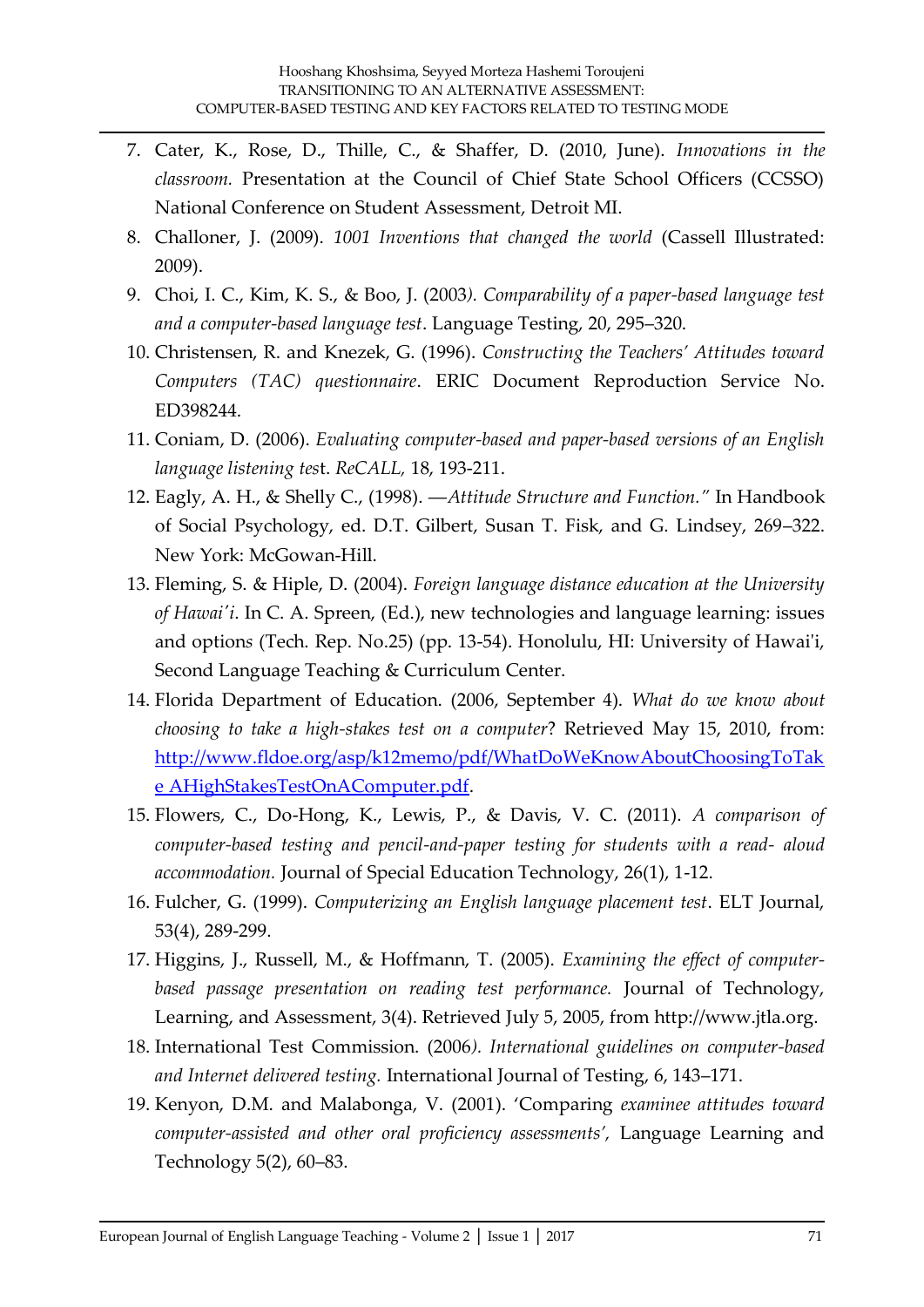- 20. Khoshsima, H. & Hashemi, M. (2017). *Cross-Mode Comparability of Computer-Based Testing (CBT) versus Paper and Pencil-Based Testing (PPT): An Investigation of Testing Administration Mode among Iranian Intermediate EFL learners.* English Language Teaching, Vol 10, No 2(2017).
- 21. Laurier, M. (1999). *The development of an adaptive test for placement in French.* In M. Chalhoub-Deville (ed.), *Development and research in computer adaptive language testing* (pp. 122-35). Cambridge: University of Cambridge Examinations Syndicate/Cambridge University Press.
- 22. Lee, J., Moreno, K. E., & Sympson, J. B. (1986). *The effects of mode of test administration on test performance.* Educational and Psychological Measurement, 46, 467-473.
- 23. Lottridge, S., Nicewander, A., Schulz, M. & Mitzel, H. (2008). *Comparability of Paper-based and Computer-based Tests: A Review of the Methodology.* Pacific Metrics Corporation 585 Cannery Row, Suite 201 Monterey, California 93940.
- 24. Loyd, B. H, & Gressard, C. (1985). *The Reliability and Validity of an Instrument for the Assessment of Computer Attitudes.* Educational and Psychological Measurement, 45(4), 903- 908.
- 25. Madsen, H. S & Larson J. W. (1986). *Computerized Rasch Analysis of item bias in ESL Tests.* In C. W. Stansfield (Ed.), Technology and language testing. A collection of papers from the annual colloquium on language testing research. Princeton, New Jersey.
- *26.* Makiney, J.D., Rosen, C., Davis, B.W., Tinios, K. & Young, P. (2003). *Examining the measurement equivalence of paper and computerized job analyses scales.* Paper presented at the 18th Annual Conference of the Society for Industrial and Organizational Psychology, Orlando, FL.
- 27. Mojarrad, H, Hemmati, F, Jafari Gohar, M, & Sadeghi , A. (2013). *Computer-based assessment (CBA) vs. Paper/pencil-based assessment (PPBA): An investigation into the performance and attitude of Iranian EFL learners' reading comprehension.* International Journal of Language Learning and Applied Linguistics World, 4(4), 418-428.
- 28. OECD. (2010). *PISA Computer-based assessment of student skills in science*. <http://www.oecd.org/publishing/corrigenda> (accessed September 21, 2014).
- 29. O'Malley, K. J., Kirkpatrick, R., Sherwood, W., Burdick, H. J., Hsieh, M.C. &, Sanford, E.E. (2005, April). *Comparability of a Paper Based and Computer Based Reading Test in Early Elementary Grades.* Paper presented at the AERA Division D Graduate Student Seminar, Montreal, Canada.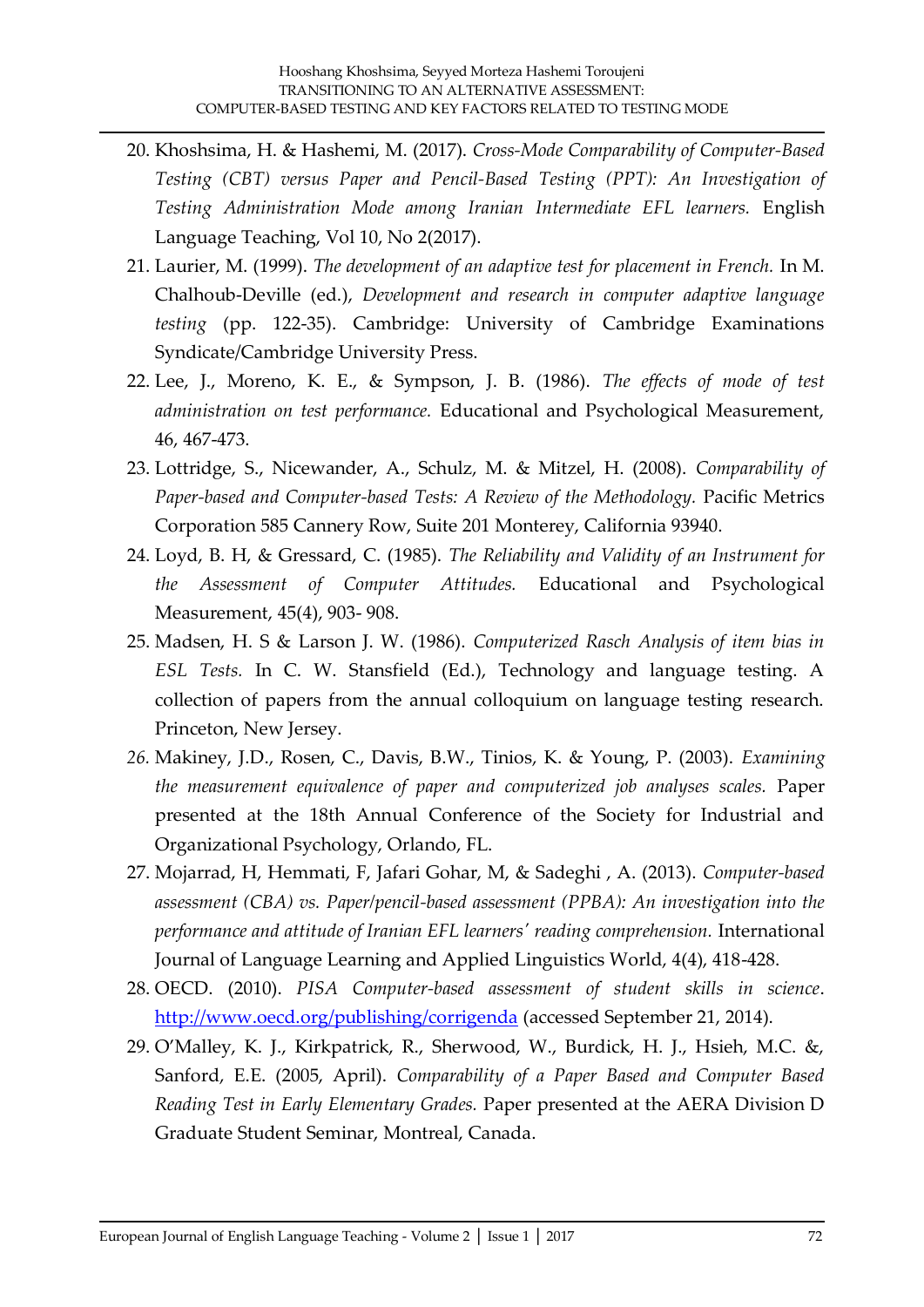- 30. Pinsoneault, T.B., (1996). *Equivalency of computer-assisted and paper-and-pencil administered versions of the Minnesota Multiphasic Personality Inventory-2*. Computers in Human Behavior, 12, 291–300.
- 31. Poggio, J., Glasnapp, D., Yang, X. & Poggio, A. (2005). *A Comparative Evaluation of Score Results from Computerized and Paper & Pencil Mathematics Testing in a Large Scale State Assessment Program.* The Journal of Technology, Learning and Assessment, 3(6), 5-30.
- 32. Russell, M., Almond, P., Higgins, J., Clarke-Midura, J., Johnstone, C., Bechard, S., & Fedorchak, G. (2010, June). *Technology enabled assessments: Examining the potential for universal access and better measurement in achievement.* Presentation at the Council of Chief State School Officers (CCSSO) National Conference on Student Assessment, Detroit MN.
- 33. Ryan, A. M., & Ployhart, R. E. (2000). *Applicants' perceptions of selection procedures and decisions: a critical review and agenda for the future.* Journal of Management, 26, 565–606.
- 34. Seidman, I. (1998). *Interviewing as qualitative research: A guide for researchers in education and the social sciences* (2nd ed.). New York: Teachers College Press.
- 35. Taylor, C., Kirsch, I., Eignor, D., & Jamieson, J. (1999). *Examining the relationship between computer familiarity and performance on computer-based language tasks.* Language Learning, 49, 219–274.
- 36. Wallace, P., & Clariana, R. (2005). *Perception versus reality – Determining business students' computer literacy skills and need for instruction in information concepts and technology,* Journal of Information Technology Education, 4, 141-151. Retrieved March 26, 2008 from<http://jite.org/documents/Vol4/v4p141-151Wallace59.pdf>
- 37. Wang, T., & Kolen, M. J. (2001). *Evaluating comparability in computerized adaptive testing: Issues, criteria and an example*. Journal of Educational Measurement, 38, 19– 49.
- 38. Warner, R. M. (2013). *Applied Statistics: From Bivariate through Multivariate Techniques*. (2th Ed.). SUA: SAGE Publication Inc.
- 39. Watson, B., (2001). *Key factors affecting conceptual gains from CAL*. British Journal of Educational Technology 32 (5) 587–593.
- 40. Yurdabakan, I., & Uzunkavak, C. (2012). *Primary school students 'attitudes towards computer based testing and assessment in turkey.* Turkish Online Journal of Distance Education, 13(3), 177-188.